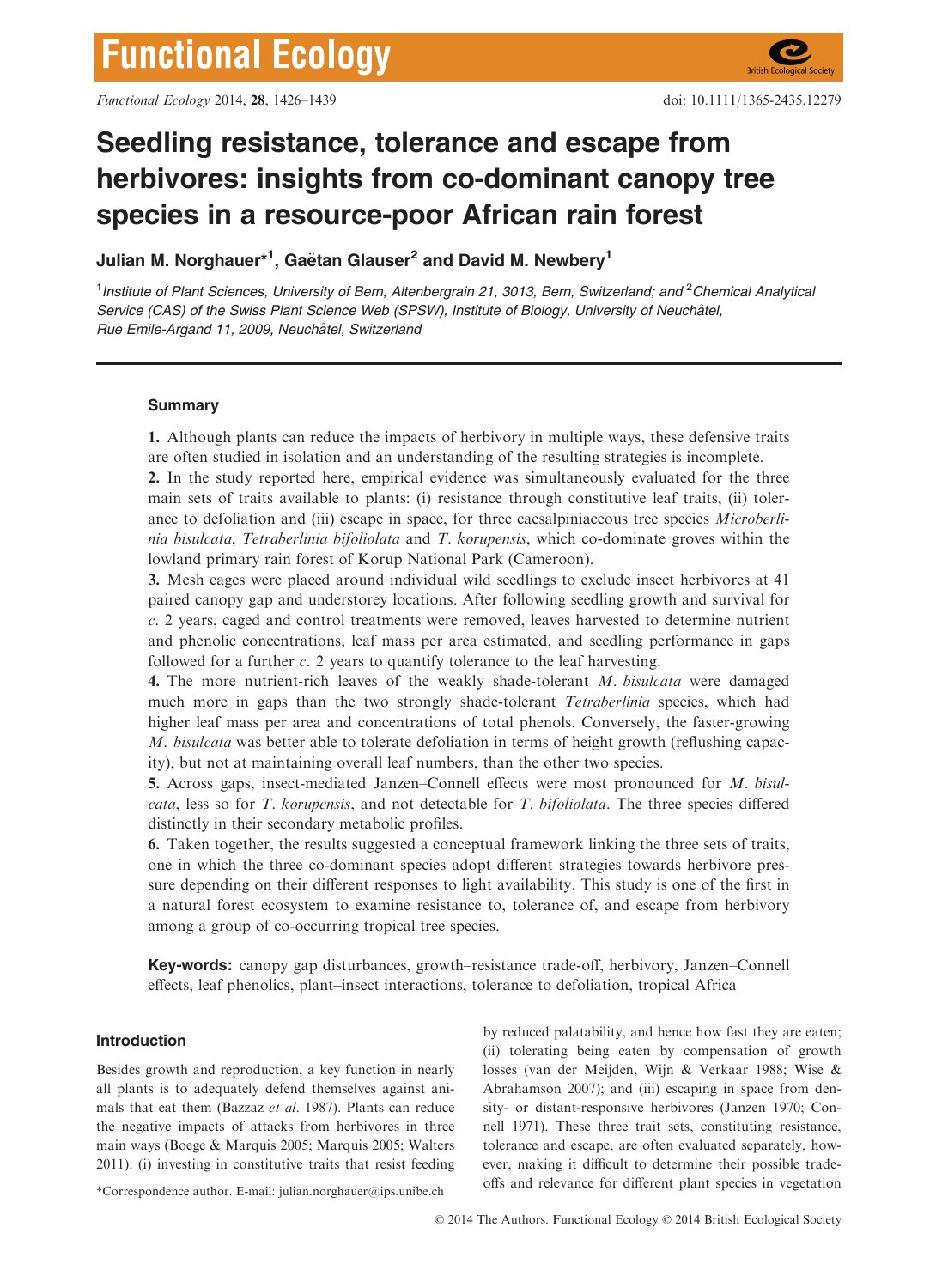communities (Marquis 2005). To our knowledge, all three have not been investigated before in a single ecosystem under natural conditions.

Of the three trait sets, by far the most studied to date is resistance in the form of constitutive chemical or structural traits of plant tissues (Coley & Barone 1996; Boege & Marquis 2005; Walters 2011). These two types of traits are thought to be shaped by aspects of species life history but especially intrinsic growth rate, in that faster-growing species tend to invest less in anti-herbivore defences than slower-growing ones, resulting in a growth–resistance trade-off ('resource availability hypothesis', of Coley, Bryant & Chapin 1985; reviewed by Stamp 2003a; Endara & Coley 2011; Massad et al. 2011). Chemical and structural traits are also thought to covary in ways that jointly influence both the feeding type and intensity of herbivory (Agrawal & Fishbein 2006). A critical factor for leaf-feeding insects is host plant nutrition, especially the concentrations of nitrogen (N) and phosphorus (P) available to them (Mattson 1980; Scriber & Slansky 1981).

Chemical traits such as the concentrations of polyphenolic compounds in leaves, and 'condensed tannins' in particular, have received much attention because of their role as deterrents of herbivory (Feeny 1970; Dudt & Shure 1994; Dixon, Xie & Sharma 2005). However, the efficacy of these secondary metabolites has been questioned when they were simultaneously evaluated alongside other major plant defence traits (Carmona, Lajeunesse & Johnson 2011; Massad et al. 2011; also see Mole, Ross & Waterman 1988; Close & McArthur 2002). In particular, two structural leaf traits, leaf mass per area (LMA) and leaf toughness, which are tightly correlated with each other, have been repeatedly associated with reduced herbivory, the longevity of tree seedlings under shaded conditions, and species demographic rates (Coley & Barone 1996; Hanley et al. 2007; Lusk & Warton 2007; Poorter et al. 2009; Kitajima & Poorter 2010; Kitajima et al. 2012).

Tolerance to herbivory has been studied less than resistance, especially under field conditions and for juvenile tropical trees (Coley & Barone 1996; Marquis 2005). This umbrella trait set can be shown either by continued survivorship under herbivore pressure (Fine et al. 2006) or, more traditionally, by the ability to regrow tissues after being damaged. This last is often tested by estimating how plant fitness changes across a range of defoliation levels (Strauss & Agrawal 1999; Stowe et al. 2000). Because tolerance is a set of traits that can be inherited, it is probably of adaptive value against herbivory, although it is less clear as yet whether it does, or must, trade off with resistance (van der Meijden, Wijn & Verkaar 1988; Fornoni 2011; Stowe & Marquis 2011). In addition to genotype local gradients in resources, especially those in least supply, should also influence how tolerance is expressed in a plant (Wise & Abrahamson 2007). For example, in tropical rain forests, where low light near the ground is strongly limiting growth in the understorey, high light provided by treefall gaps may mitigate seedling mortality despite the severe defoliation occurring there (Blundell & Peart 2001; Norghauer, Malcolm & Zimmerman 2008). High light may even ameliorate the full impact of herbivores on tree growth of usually shade-tolerant species, whereas seedlings of shade-intolerant species may soon die if damaged in the understorey (Myers & Kitajima 2007).

In contrast to both plant resistance and tolerance, which are occasionally studied together for one or more plant species, evidence for the third trait set is often sought quite separately. Escape in space underpins the mechanism of the Janzen–Connell hypothesis for explaining tree species diversity in many tropical forests (Janzen 1970; Connell 1971). Dispersal enables juveniles to avoid the severe impact of herbivory that is disproportionately greater closer to parent trees than further away from them. Conspecific seedlings are generally most abundant close to their parents, or where parents are clustered and generate overlapping seedling shadows at more intermediate distances. Tests of Janzen–Connell (JC) effects have so far been largely focused on seed and seedling mortality, but unlike studies involving vertebrates, little empirical evidence has been gathered for invertebrate impact on seedling growth rates, much less so through experimental manipulation that physically excludes these smaller herbivores (Clark & Clark 1984; Hyatt et al. 2003; Carson et al. 2008).

The primary lowland rain forest in the southern part of Korup National Park (Cameroon) is a highly suitable ecosystem in which to simultaneously investigate these different trait sets for two reasons. First, the predominant wet season at Korup leads to many months of persistently lowlight conditions in the understorey which, coupled to the very low nutrient status of the soils at the site (Gartlan et al. 1986), suggests potentially high costs in replacing leaf tissues lost due to herbivory (Janzen 1974; McKey et al. 1978; Coley, Bryant & Chapin 1985; Givnish 1999). Second, large patches (or 'groves') of forest occur that are characteristically co-dominated by three species in the subfamily Caesalpiniaceae (Leguminosae = Fabaceae), extending over 10's to 100's of hectares and forming up to c. 60% of the basal area of trees locally (Newbery et al. 2013). This ancient primary forest (Gartlan 1992) offers a simply structured and tractable ecosystem in which to test hypotheses about plant–herbivore interactions.

In this study, the objective was to evaluate seedlings of the above tree species for the three anti-herbivore defencerelated trait sets. Specifically, we tested the following hypotheses: (i) leaf traits within and across species are correlated with resistance to herbivory but trade-off with species' intrinsic growth rates; (ii) the species-specific ability of seedlings to survive and grow after defoliation offers an alternative to constitutive defensive traits; and (iii) conspecific adult neighbourhoods can further affect the impact of herbivory in gaps, lending a performance advantage to seedling escape in space (JC mechanism). Finally, we provide a conceptual framework that links the three sets of traits in terms of growth–defence trade-offs in response to insect herbivory at Korup and defines the strategies that each species appears to have adopted.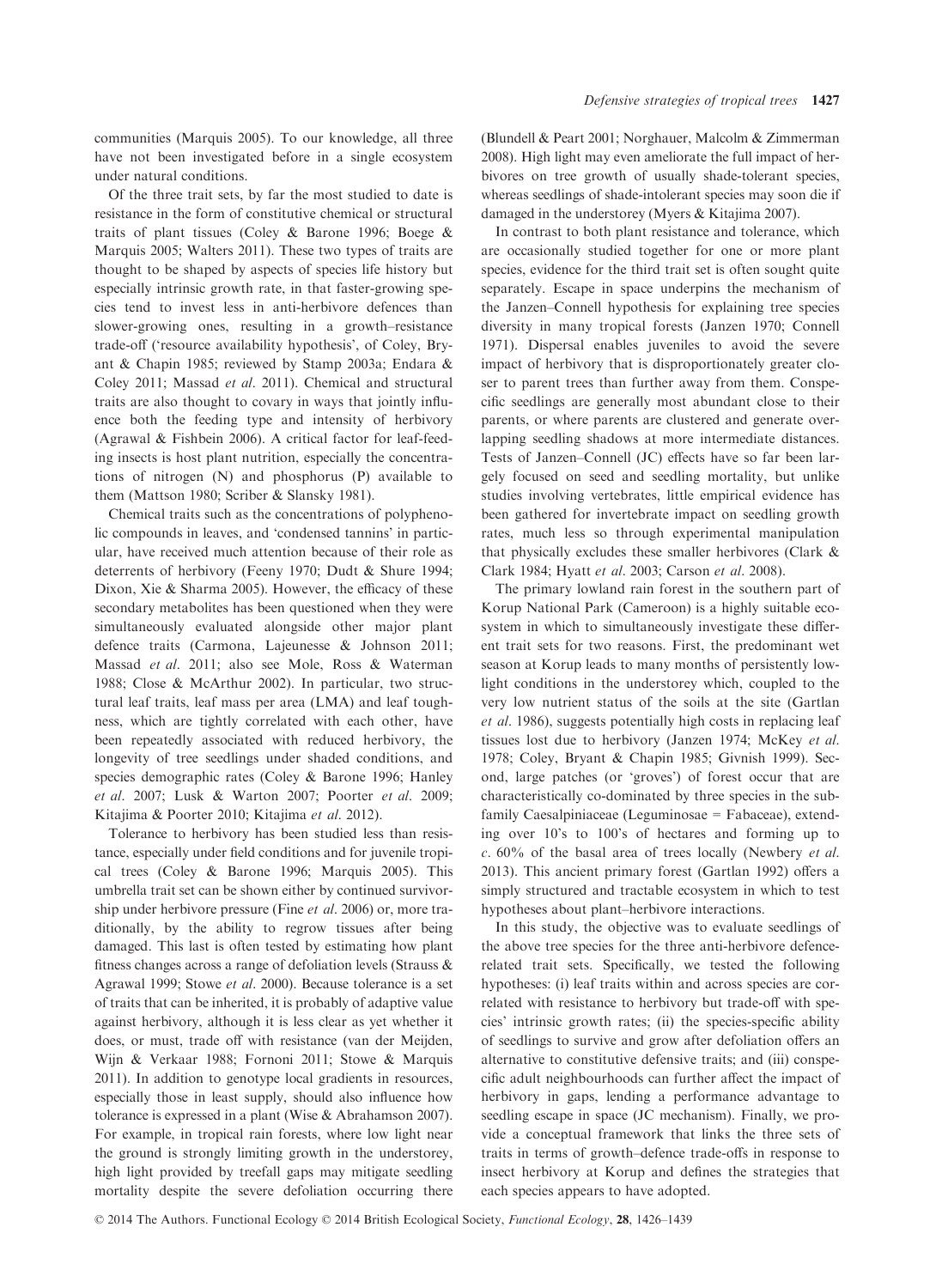# Materials and methods

# STUDY SITE AND SPECIES

The research was conducted in the permanent 82.5-ha 'P-plot' established in 1991 in southern Korup National Park in S.W. Cameroon  $(5^{\circ}1'N, 8^{\circ}5'E; 125 m as!)$ . The locality receives c. 5100 mm of rain annually, yet it has one distinct 2- to 3-month dry season from December to February (Newbery, Chuyong & Zimmermann 2006a). Further site details are found in Newbery et al. (2010, 2013).

The three study species were Microberlinia bisulcata A. Chev, Tetraberlinia korupensis Wieringa and Tetraberlinia bifoliolata (Harms) Haumann. All of them are mast fruiting, dispersing their discoid seeds ballistically over distances of 20–60 m during the latter half of the wet season (July to October). They are ectomycorrhizal species. Mean  $\pm$  SE seed masses of the species are 0.64  $\pm$  0.02, 1.36  $\pm$  0.03 and 1.57  $\pm$  0.02 g, respectively (Green & Newbery 2001). In the 2005 re-enumeration of the P-plot (see Newbery et al. 2013), where all trees ≥50 cm diam were measured, the species' relative abundances were 183%, 137% and 103% of stems with corresponding basal area representations of  $38.8\%$ , 12.5% and 10.6% (for  $M$ . bisulcata,  $T$ . korupensis and  $T$ . bifoliolata, respectively).

#### EXCLUSION EXPERIMENT

Individual cages of mesh (1  $\times$  4-mm hole size, 40  $\times$  40  $\times$  50-cm tall) and control treatments directly quantified the impact of insect herbivores on the seedling performance of the three species in contrasting forest light environments (see Norghauer & Newbery 2013, 2014, for full details). Naturally formed gaps were searched for in early December 2007 and defined as obvious canopy openings overhead with tree/limb fallen debris below. The seedlings used were all newly established (same aged cohort, 2–5 months old, with non-lignified stems), firmly rooted, not overtopped by other seedling vegetation, had both original leaves present for the Tetraberlinia spp. (at least four leaves for M. bisulcata), and had <5% of their leaf area damaged when first flagged. Between mid-December 2007 and mid-January 2008, across 80 ha of the P-plot, a total of 332 control roofs and 332 cages were installed ( $n = 664$ ). These were split between paired canopy gap and understorey locations ( $n = 41$  'blocks' in total) but split unevenly among species because of seed source and dispersal limitations into gaps. The average distance between paired gap/understorey locations was 371 m; the nearest-neighbour distance among gaps, using the centres of seedling distributions in each, was  $90.9$  m (SE = 5.4 m; min–max =  $43.9-202.6$  m). Because T. korupensis did not have a masting year in 2007, its sample size was the smallest with 104 seedlings in 10 blocks (cf. T. bifoliolata with 172 in 18 blocks; M. bisulcata with 388 in 34 blocks). After installation, seedlings were again measured for height and leaf number three times: at census 2 (9–14 November 2008), census 3 (11–15 March 2009) and census 4 (4–10 October 2009). The censuses defined three successive time intervals: a late dry-wet season 2008, a second dry season 2009 and a second wet season 2009.

The experiment lasted  $c$ . 22 months in all, during which light availability above seedlings was measured midway and at the end (%PPFD<sub>mid</sub> and %PPFD<sub>end</sub>, where PPFD = photosynthetic photon flux density transmitted through the canopy under overcast conditions; Methods S1, Supporting Information). Light availability was not significantly different between caged and control seedlings for either canopy type (Norghauer & Newbery 2013). Following the approach taken by Fine et al. (2006), relative growth rates in height and leaf number (RGR-HT and RGR-LV) were used to calculate an impact of herbivory (or 'herbivore effect') on seedling growth rates in gaps. After the harvesting of leaves at

census 4 to quantify their traits, a c. 27-month 'post-treatment' phase followed until census 5 (3–4 March 2012; refer to Norghauer & Newbery 2013 for a timeline graphic of the experiment).

## RESISTANCE

#### Leaf collection and storage

Leaves were harvested from seedlings at understorey locations on 18–20 October 2009 and in gaps on 27 October through 4 November 2009. In the understorey, all leaves per seedling were taken; most of them were the original same-age leaves already present at census 1, and therefore the oldest ones possible in our experiment, as they were formed during establishment. Because leaf age imposes a biophysical constraint on defensive traits and leaf longevity can vary among species (Coley & Barone 1996), the many more leaves produced in gaps were grouped according to three age classes: 'old', being those produced after census 1 but prior to census 2 (>7 months, max. 21 months in age); 'mature', being those produced since census 2 (1–7 months); and 'young', those recently expanded and not yet fully greened leaves (<1 month). In gaps, very heavily damaged leaves (>50% missing leaf area) were avoided where possible, and leaves (both leaflets and rachises) were collected from plants in an even manner commensurate with their total leaf number by taking every leaf, or every second one, or every third one, and so on. Leaves were kept dry with silica gel in paper or plastic bags and oven-dried once at 45–55 °C for 2–3 days within 2 days of collection and again in Switzerland before chemical analyses were performed.

#### Leaf mass per area

Subsets of harvested leaves that were completely undamaged, up to eight per seedling, mostly caged, were opportunistically sampled to estimate species-specific LMA. The product of individual leaf length and width at its widest point (in mm) was a strong predictor of a leaf's area for each species ( $r^2 = 99.0-99.6\%$ ). Total leaf dry mass was divided by total leaf area per seedling to give LMA.

# **Nutrients**

Stored leaves from different seedlings of each species were separately bulked for gap and understorey locations, according to leaf age and treatment (caged vs. control). They were fine-milled, redried for 48 h at 50 °C and analysed for five macronutrients. From each sample, 300 mg was digested in a 25 ml mixture of selenium, sulphuric acid and salicylic acid and analysed for nitrogen (N) using the modified Bertholet reaction, and for phosphorus (P) with the molybdenum blue one. Concentrations were determined colorimetrically on a Skalar  $San<sup>++</sup>$  continuous flow autoanalyzer (Skalar Analytical B.V., Breda, Netherlands). The same digests were used to determine potassium (K), magnesium (Mg) and calcium (Ca) concentrations on Optima 7000 inductively coupled plasma, optical emission spectrometer (ICP-OES; Perkin Elmer, Waltham, MA, USA).

#### Secondary metabolites

Sixty dried leaf samples, 20 per species that spanned the three leaf age classes, had been taken from interspersed understorey and gap locations and evenly split across caged and control treatments. This resulted in 75% of the forest blocks being used. The samples were analysed in an untargeted manner for low molecular weight primary and secondary metabolites, namely organic acids, phenols, flavonoids and non-volatile terpenes. To separate and detect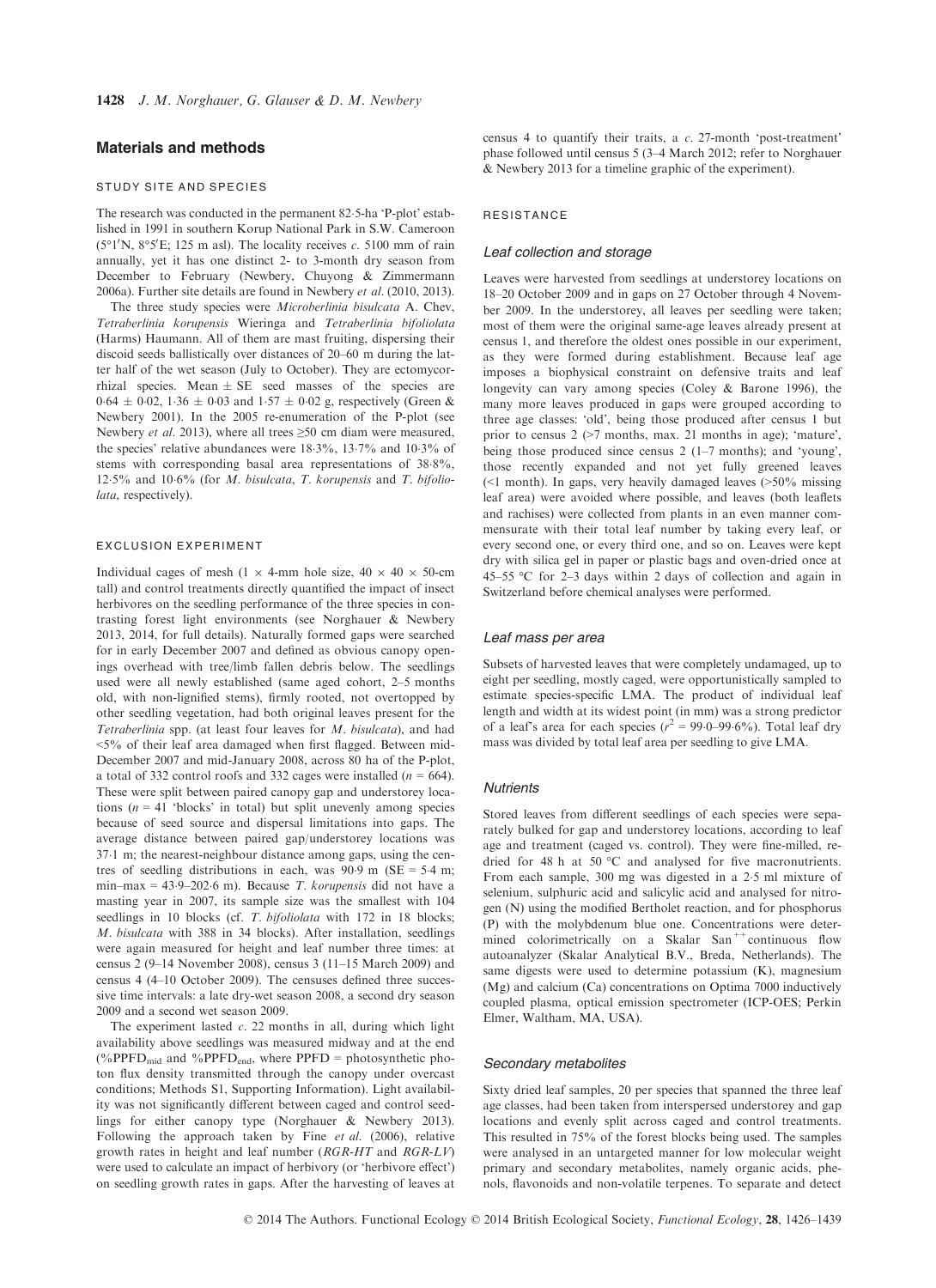these compounds, ultra-high-pressure liquid chromatography coupled to high-resolution mass spectrometry was used (UHPLC-HRMS; see Methods S2 for details). Ready identification of metabolites was hindered by the fact that the three species' leaf chemistry was largely unknown beforehand.

#### Total phenols

Concentrations of total phenolic compounds were determined for locations with enough milled leaf material remaining. This was achieved by an automated procedure for a reaction where an alkaline ferric solution is added to leaf material in a mixture of carboxymethyl cellulose and ethylenediamine tetra-acetic acid (EDTA). This method has been shown to yield near-identical results to the classic, more manually intensive, Folin–Ciocalteu method (de Mattos & Zagal 2010). Phenols were extracted from 16 mg of material in 60% methanol and stored at  $-20$  °C. Catechin (+)- was chosen as the standard  $(C_{15}H_{14}O_6, xH_2O;$  Sigma-Aldrich, St. Louis, MO, USA) because, according to UHPLC-HRMS profiling, it or its derivatives were prevalent in the leaves of all three species. The more commonly used gallic acid was detected only in M. bisulcata. Moreover, species comparisons of total phenolics are more reliable when the standard used is actually present in their tissues (Waterman & Mole 1994); catechin has been used in previous studies quantifying polyphenols in trees (e.g. Booker, Anttonen & Heagle 1996). Samples from some understorey locations were bulked on the basis of their spatial proximity to one another because of low amounts of sample material. Concentrations were expressed in (+)– catechin equivalents (CE, mg  $g^{-1}$ ).

## TOLERANCE

To measure each species' tolerance to simulated herbivory (i.e. leaf harvesting for traits at census 4), and to test whether it was influenced by prior exposure to herbivores, all gap locations were revisited on 3–4 March 2012 (census 5; Norghauer & Newbery 2013). Many of them had closed up since census 4, but a few had stayed open because of renewed disturbance by foraging elephants. Stem height and leaf number were quantified for each surviving seedling from the starting sample (plus some replaced M. bisulcata controls, see Norghauer & Newbery 2014).

# ESCAPE

For each of the 41 gaps, the centre of the group of treated seedlings was approximated visually. Distances were measured from these centres to the nearest M. bisulcata and/or Tetraberlinia spp. adult within a 75-m radius ( $Dis<sub>75m</sub>$ ). Adults of the two species were trees with stem diameters of ≥50 and ≥30 cm respectively (unpublished fecundity data). Basal areas of conspecific trees  $\geq$ 10 cm stem diameter were also summed per species, but within a 50-m radius of positions  $(BA_{50m})$ . In the last plot censuses of 2005–2007, averaged nearest-neighbour distances between stems ≥10 cm diameter were 20, 18 and 15 m for *M. bisulcata*, *T. bifo*liolata and T. korupensis, respectively.

## Data analyses

## RESISTANCE

#### Leaf mass per area

Because new leaf production only occurred in gaps (Norghauer & Newbery 2013, 2014), and fully intact control leaves from gaps were largely lacking (many of them had been partly eaten), linear mixed models (LMMs) in GEN-STAT v.14.1 were applied to test for species' differences in LMA with gap location as the random (block) term.

#### **Nutrients**

Concentrations for each leaf age class ('young', 'mature' and 'old') were averaged for each species at gap locations for comparison with the understorey. Gap leaves were then separately compared across age classes, species and treatments (caged vs. control). In both analyses, LMMs were used for the five macronutrient concentrations ( $\alpha = 0.05/5$ or 001 as the family-wide experiment error rate). In the first analysis, model fitting was improved, and assumptions better met, when the variables were log-transformed: only P and K required log-transformation in the second analysis, however. Because of many post-hoc multiple pairwise comparisons involved (15 and 36, respectively), for these  $\alpha$  = 0.05 was adjusted in a sequential Bonferroni procedure that used P-values of t-statistics derived from average standard errors of differences between pairs of means (Quinn & Keough 2002).

# Metabolite profiling

Metabolic profiles were treated using Markerlynx  $XS^{TM}$ (Waters, Milford, MA, USA), which automatically performs feature detection and alignment, noise elimination and de-isotoping. The generated list of features (i.e. variables described by both their retention time and mass-tocharge ratio) were normalized by unit norm (i.e. to the total integrated area per sample). Data were mean-centred and Pareto-scaled prior to multivariate analysis. In Pareto scaling, variables are divided by the square root of their standard deviation. This is commonly used in metabolomic studies as an intermediate between no scaling and dividing variables by their standard deviation (a.k.a. UV-scaling; Boccard, Veuthey & Rudaz 2010): variables of medium to high intensity have more influence on the outcome than when UV-scaling is applied (van den Berg et al. 2006). Principal component analysis (PCA) and partial least-squares discriminant analysis (PLS-DA) tested for evidence of sample clustering (Ezinfo Software, Umetrics, Umea, Sweden).

## Total phenols

To investigate how the concentrations of total phenols may have been influenced by light levels and correlated with leaf damage, focus was placed on the late dry-wet season 2008 ( $DW_1$ ). This was when gaps were most open and plant growth the fastest, and the interval for which amounts of leaf material for analysis were also the largest. To better compare aged leaves between the two canopy types, those collected in the understorey were compared with 'old' caged and control ones from gaps, in a single LMM. Caged and control replicates were pooled here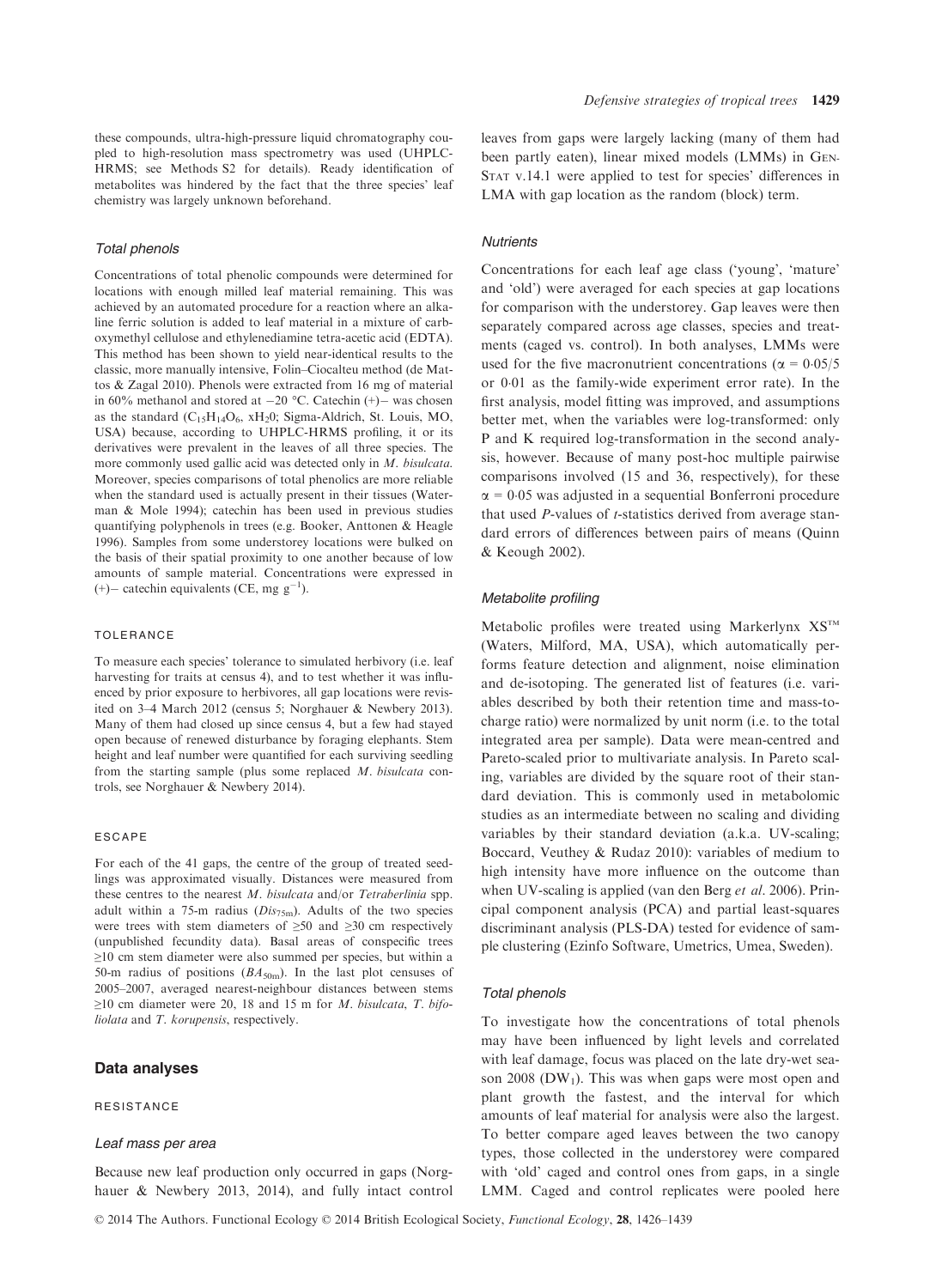because they had similar concentrations of phenols in gaps and understorey ( $P = 0.408$  and 0.865, respectively). For the gap samples, for each leaf age class, a separate LMM tested for main and interaction effects of species and herbivory treatment. Following Sagers & Coley (1995), possible intraspecific costs of total phenols in leaves on their growth  $(RGR-LV)$  in the DW<sub>1</sub> interval were investigated using just caged seedlings. Light availability  $(\%PPFD_{mid})$ was the first term in each species' LMM (to remove its influence on growth) followed by total phenol concentrations for mature or old leaves (both already averaged at the gap level). An analysis for mature leaves of T. korupensis was not possible because there were data available for only three gaps.

#### Growth–resistance trade-off

Following Fine et al. (2006), three terms were derived from the gap-habitat data: (i) 'herbivore effect' on each species (the caged-minus-control difference in means of RGR-HT and RGR-LV in the DW<sub>1</sub> interval, equivalent to an effect size); (ii) each species' inherent growth rate (slope of RGR-HT and RGR-LV regressed on %PPFD<sub>mid</sub> for caged and control seedlings pooled for  $DW_1$ ); and (iii) the concentrations of total phenols in leaves (midpoint of averaged concentrations of 'old' and 'mature' leaves, caged and control together). In the calculation of the herbivore effect on RGR-LV for T. korupensis, one extreme outlier was omitted.

## TOLERANCE

Individual percentage change in height or leaf number of surviving seedlings in gaps between censuses 4 and 5 was calculated. Following Stowe et al. (2000), tolerance was quantified as the regression slope of this percentage change in growth as a function of the amount of simulated herbivory inflicted on seedlings (log-transformed percentage of leaves harvested). LMMs were fitted separately for each species, with gap (block) as the random term; seedling light availability (log-transformed %PPFD<sub>end</sub>) was first entered into the model to remove its influence on tolerance ability, followed by main and interaction effects of defoliation level and herbivory treatment, caged and control (i.e. each model had five terms in total). Values of percentage change in height or leaf number were log-transformed in all LMMs to meet model assumptions. Models for height could not be fitted for either Tetraberlinia spp. without the removal of one confirmed case of stem dieback in each of their samples; for *M. bisulcata*, four very poorly growing seedlings (two caged and two control) were also removed as outliers from the analysis of height.

A greater percentage of leaves were harvested from control than from caged M. bisulcata seedlings (LMM, species  $\times$  treatment interaction,  $F_{2,239.6} = 3.50$ ,  $P = 0.032$ , with three extreme outliers of 300%, 325% and 500% omitted). Several cases of >100% harvesting arose because of new leaves that became fully expanded in the period between the census 4 leaf counts and the subsequent harvest. Means  $\pm$  SE (range) of percentage defoliation for control and caged samples, respectively, were  $92.2 \pm 7.1\%$  $(37.1–500)$  and  $73.4 \pm 2.0\%$   $(25.6–120)$  for *M. bisulcata*;  $88.6 \pm 6.0\%$  (37.5–300) and 79.6  $\pm$  1.9% (33.3–100) for *T. bifoliolata*; and  $81.5 \pm 3.6\%$  (58.3–116.7) and 77.4  $\pm$  $2.8\%$  (47.1–100) for T. korupensis. The mean stem heights of survivors at census 5 and their total number of leaves were compared among species and treatments using LMMs. For leaf numbers on T. bifoliolata, one outlier was omitted.

Trade-offs involving tolerance and resistance were investigated by plotting seedling performance slopes for the control samples only (one outlier removed for M. bisulcata in refitted LMMs). Tolerance to mortality risk was expressed as the percentage of controls in the gaps that survived the post-treatment phase.

#### ESCAPE

On a cohort of seedlings, Janzen–Connell effects are expected to accumulate over time (see Augspurger 1983; Clark & Clark 1984; Leigh et al. 2004). These were accordingly investigated using the gap-level means of final height and total leaf number of survivors at census 4. If a JC effect was operating, it should have been detectable among the control seedlings in the form of plant performance increasing with distance  $(Dis_{75m})$  and/or decreasing with basal area ( $BA_{50m}$ ; one-tailed tests). For the caged seedlings, the prediction was one of no change, although this did not exclude any effects of other unmeasured distanceor density-related processes (two-tailed tests for a slope different from zero).

As  $BA_{50m}$ -values were derived from the last plot enumeration in 2005–2007, some neighbourhoods had to be corrected for recent deaths of adult T. bifoliolata ( $n = 1$ ) gap) and T. korupensis ( $n = 3$  gaps) trees. Of those 11 gaps located 50 m inside of the plot boundary  $(n = 7)$  or just outside of it  $(n = 4)$ , one had no stems within 50 m (from  $Dis<sub>75m</sub>$  search). The neighbourhoods at another eight of these 11 gaps had already been determined (Norghauer & Newbery 2011), leaving just one and two gaps unusable in the analysis using  $BA_{50m}$  as a predictor for Tetraberlinia spp. and M. bisulcata, respectively.

Separate LMMs of  $Dis<sub>75m</sub>$  and  $BA<sub>50m</sub>$  were fitted for each species  $\times$  treatment combination, with again mean gap %PPF $D_{end}$  as the first term in each model to remove any light effect on seedling growth. A test of difference in the slopes between control and caged populations in one model (i.e. treatment  $\times$  distance interaction term) could not be made because distance was fully confounded with gap (block). No attempt had been made at the set-up to control for seedling densities across the 41 gaps because our large stratified random design was aimed to account for spatial variation in numbers of newly established seedlings across the forest. Because the three species mast fruit and have ballistic seed dispersal, our assumption that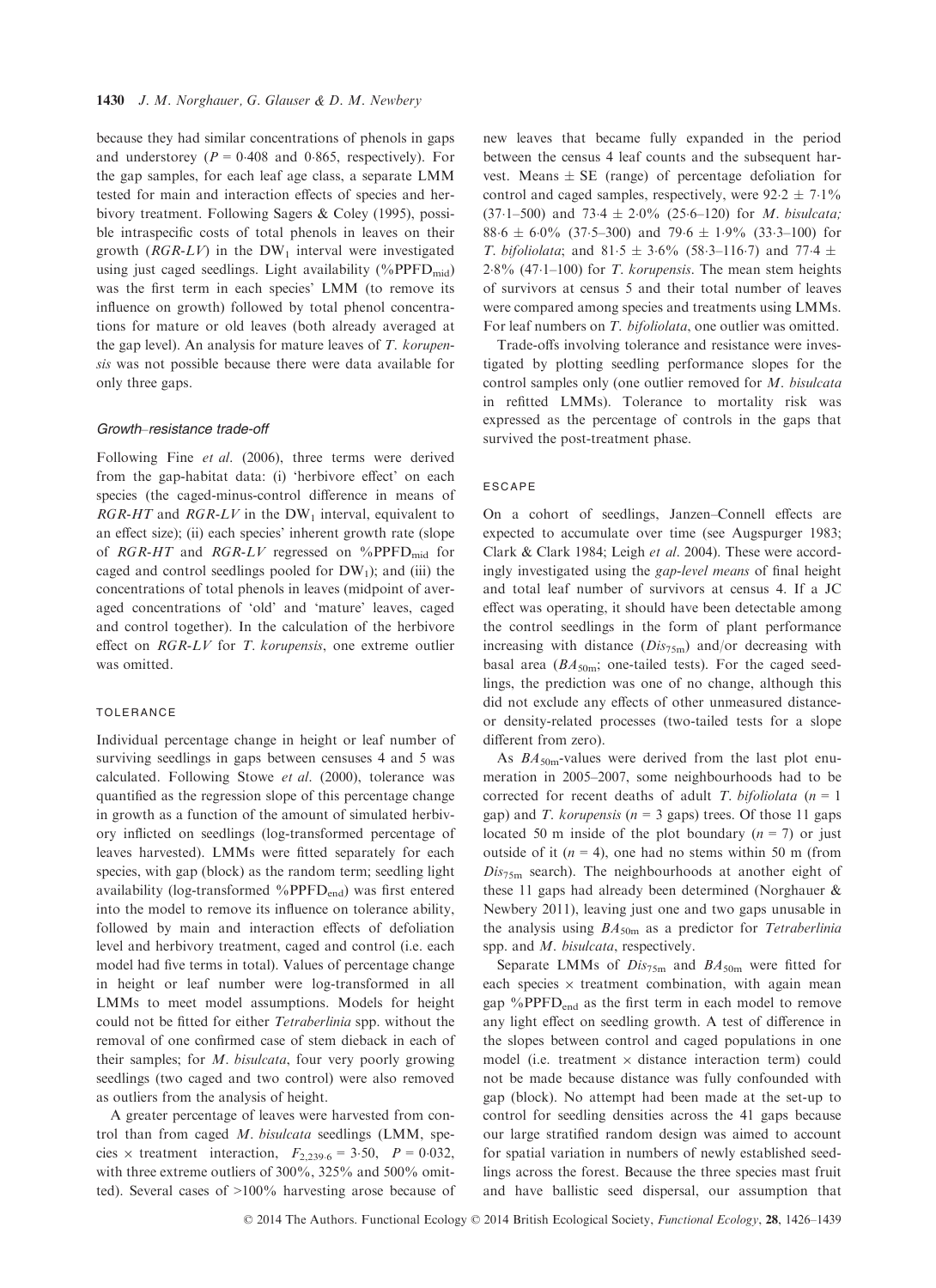seedling densities would vary inversely with distance from nearest adult, and conversely increase with their summed adult basal areas, seemed reasonable. For M. bisulcata, results of earlier surveys at Korup confirm the strong decline of new seedling density with distance to adult trees (Newbery et al. 2010).

## **Results**

# RESISTANCE

#### Leaf mass per area

The three species all differed significantly from each other in their LMA values (log-transformed values, species term,  $F_{2,102.5} = 64.4$ ,  $P \ll 0.001$ ), with a ranking of *M. bisul-*<br>*cata* < *T. korupensis* < *T. bifoliolata*; their respective  $\textit{cata} \leq T$ . korupensis  $\leq T$ . bifoliolata; means ( $\pm$  SE, *n* seedlings), in units of mg cm<sup>-2</sup>, were: 4.29  $(0.11, 60) < 4.94$   $(0.16, 20) < 5.78$   $(0.21, 31)$ . This ranking held irrespective of whether the leaves were old or mature (leaf age,  $F_{1,98 \cdot 1} = 1.02$ ,  $P = 0.32$ ; species  $\times$  leaf age interaction,  $F_{2,97.3} = 1.87$ ,  $P = 0.16$ ).

#### Leaf nutrients

Concentrations of all five elements in leaves strongly depended on species identity and canopy type (species  $\times$  canopy type interaction,  $F_{2,137\cdot 4-169\cdot 9} = 6.53-23.5$ , with P-values ranging from 0.002 to  $\ll 0.001$ ; except for P,  $F_{2,150.7} = 4.36$ ,  $P = 0.014$ ; see Table S1). Overall, in gaps M. bisulcata leaves had higher concentrations of all five nutrients than either *T. bifoliolata* or *T. korupensis*; this species difference held in the understorey for N and P only, but weakened or disappeared for the other three nutrients. Species also differed significantly in their leaf nutrient concentrations in gaps depending on the age of their leaves (species  $\times$  leaf age interactions,  $F_{4,246.5-248.5} = 3.01-15.9$ , with P-values of 0.019 to  $\ll$ 0.001). For *M. bisulcata*, concentrations of N, K and Mg peaked in mature leaves; for N, P and Mg, T. bifoliolata and T. korupensis showed mostly constant concentrations across leaf ages. We found very few significant effects of the herbivory treatment on nutrients in the linear mixed model analyses reported earlier (Table S1). Finally, most (71–95%) of the 21 correlations involving leaf nutrients, leaf damage and light that were tested on each of the six data sets (three species  $\times$  two intervals) were insignificant at  $\alpha$  = 0.05 (Table S2). Nevertheless, an interesting result highlighting the very limiting resource conditions, and consistent with prior work at Korup on nutrient cycling, was the relatively strong positive correlations between  $P$  and  $K$  in  $M$ . bisulcata and  $T$ . korupensis that was not seen in the non-microphyllous T. bifoliolata.

#### Metabolite profiling

From our search for secondary compounds that might have defence-related functions, the PCA scores of the UHPLC-HRMS data on species' leaf extracts are plotted in Fig. 1. The first two components explained a total of 65% of the variance, and each species appeared to be highly distinct. M. bisulcata leaves were more different from those of T. bifoliolata or T. korupensis, the latter two being more similar to one another. Taking each species in turn (Fig. 1b–d), leaves from understorey locations (not aged) formed distinct groups, especially for T. korupensis. Young and old leaves in gaps were mostly grouped together, with mature ones more separated from them for M. bisulcata and T. bifoliolata. Several leaf metabolites of possible importance to herbivore interactions were identified, and these are listed in Table S3. Gallic acid, gallocatechin and epigallocatechin were present only in M. bisulcata, while catechin, epicatechin and polymers of these flavanol compounds (dimers and trimers; or 'proanthocyanidins' – a class of condensed tannins; Dixon, Xie & Sharma 2005) were present in both T. bifoliolata and T. korupensis. In addition, the three species contained flavonoid glycosides which were particular to each species.

## Total phenols

Understorey leaves of M. bisulcata had significantly lower concentrations of total phenols than conspecific leaves in gaps (Fig. 2), both of which were, respectively, 55–72% and 27–41% lower than the mean values of the two Tetraberlinia spp. (log-transformed data: species  $\times$  canopy type term,  $F_{2,83,3} = 5.84$ ,  $P = 0.004$ ). For the gap locations, evaluating each leaf age class separately, there was no significant effect of the herbivory treatment (for young, mature and old leaves:  $P = 0.57$ , 0.80 and 0.23, respectively), nor any signs of an interactive effect with species identity ( $P = 0.82$ , 0.41 and 0.33). However, among the three species, M. bisulcata had consistently the lowest total phenol concentrations  $(F_{2,57.8} = 35.39, F_{2,39.3} = 31.4$  and  $F_{2,47.7} = 35.5$  for young, mature and old leaves, respectively; all  $P$ -values < 0.0001; species means compared using LSD at  $\alpha = 0.05$ ).

When analysed as a pooled sample – with up to the three-way interaction between species, treatment and leaf age – the highly significant species' differences persisted (species term,  $F_{2,157 \cdot 0} = 84.3$ ,  $P \ll 0.001$ ), but a weak significant effect of leaf age was also detected (leaf age term,  $F_{2,134.8} = 3.45$ ,  $P = 0.034$ ) because young leaves generally contained slightly more total phenols than did the old leaves (means  $\pm$  SE, 145.0  $\pm$  4.6 vs. 130.1  $\pm$  3.8 mg g<sup>-1</sup>,  $n = 66$  and 63, respectively). Even so, both old and young leaves were not significantly different from mature ones  $(136.1 \pm 5.5 \text{ mg g}^{-1}, n = 49, \text{ LSD comparison at } \alpha =$  $0.05$ ).

Total phenols in old leaves increased significantly with light availability for T. bifoliolata only (linear regression analysis with species as a grouping factor,  $F_{5,58} = 18.9$ ,  $P < 0.001$ ; Fig. 3a), but less so for its mature leaves (linear regression,  $t = 2.06$ , d.f. = 43,  $P = 0.040$ ; not shown). At the within-species level, there were no significant negative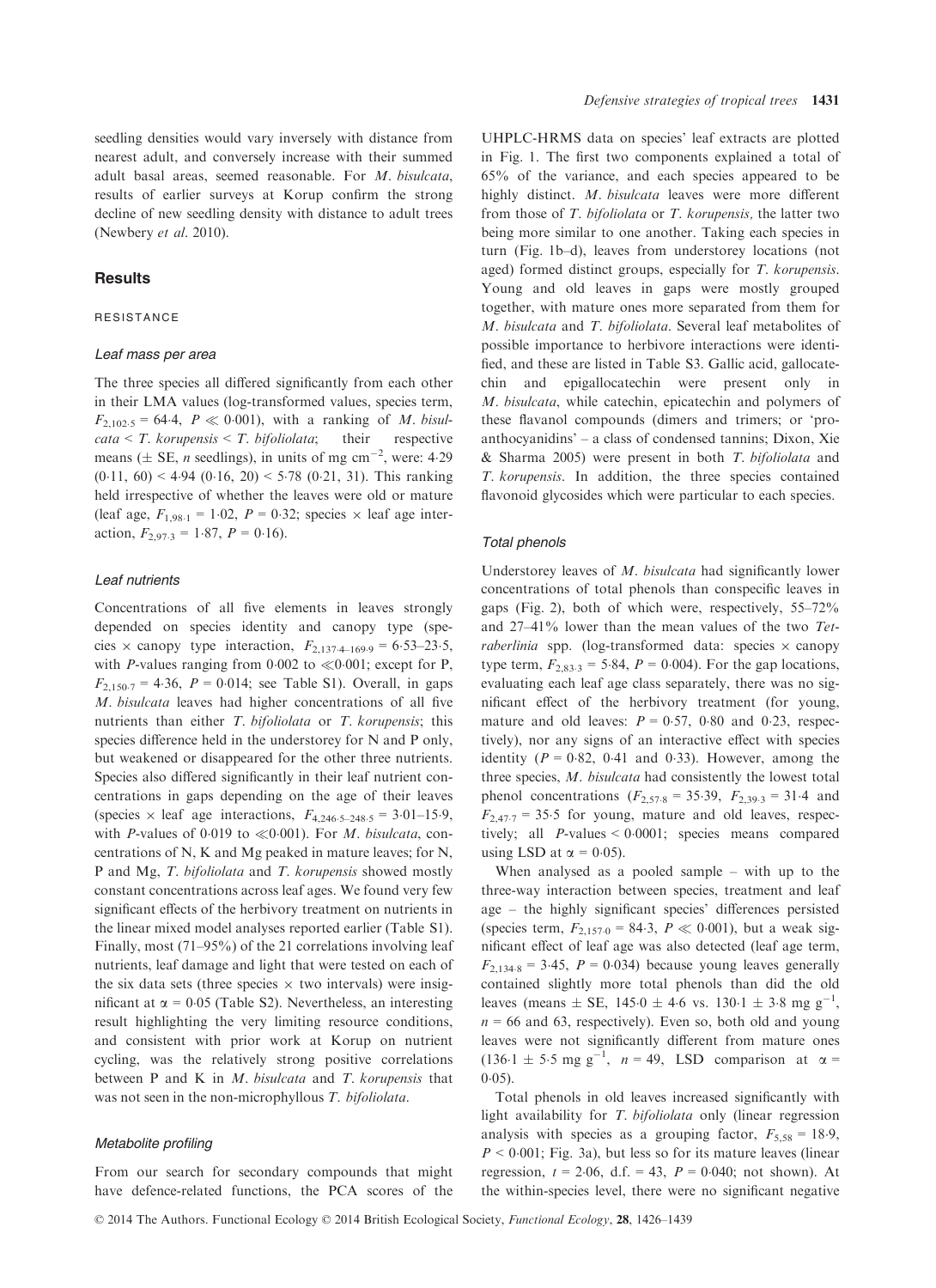

Fig. 1. Multivariate analysis of leaf metabolite profiles of Microberlinia bisulcata (Mb), Tetraberlinia bifoliolata (Tb) and T. korupensis (Tk) seedlings at Korup. (a) Principal component analysis (PCA) of metabolite features. The first and second components explained 41% and 24% of the variance, respectively. Samples for each species,  $n = 20$ , were split evenly among the caged and control treatments and comprised 16 gap and four understorey locations (see Methods). (b–d) Partial least-squares discriminant analysis (PLS-DA) scores for the leaf metabolite data of M. bisulcata, T. bifoliolata and T. korupensis tree seedlings at Korup. For first and second components, proportions of variance explained were (b) 24%, 12%; (c) 35%, 8%; and (d) 24%, 15%, respectively. Leaf samples from the gaps were of known age classes: young (<1 month; 'yng'), mature (1–7 months; 'mat') and old (>7 months 'old'); those from the understorey consisted almost entirely of leaf material formed during seedling establishment (i.e. oldest possible; filled symbols in b–d).

associations between total phenols in old leaves and mean damage to control leaves produced in the late dry-wet season 2008 (one-sided test of correlation, three P-values of 093, 053 and 048; Fig. 3b). At the between-species level, however, M. bisulcata, with the lowest concentration of total phenols, had the greatest leaf damage on average, followed by T. korupensis, and then T. bifoliolata, which had the highest concentration of total phenols and least damage (LMM, species term,  $F_{2,8,8} = 63.3$ ,  $P < 0.001$ ,  $n = 39$ ; Fig. 3b inset). As the second term in the LMM, total phenol concentrations were not significant  $(F_{1,10.9} = 2.58,$  $P = 0.14$ ). Finally, considering the caged seedlings, there was no significant evidence to suggest a measurable growth cost to total phenols in any of the three species when either old or mature leaves were used in the analyses (P-values:  $0.13 - 0.79$ ).

#### Growth–resistance trade-off

The three species followed the expected positive correlation between the impact of herbivores on seedling growth rate and species' inherent capacity to grow (Fig. 4a), and to a lesser extent the negative correlation between leaf defence and impact (Fig. 4b). Only for leaf numbers did the species appear to follow the negative trade-off predicted between putative defence (total phenols) and plant growth (Fig. 4c).

#### TOLERANCE

The three co-dominant tree species responded differently to leaf removal. For M. bisulcata, the effect of prior defoliation on its percentage height change depended on whether its seedlings had been previously caged or not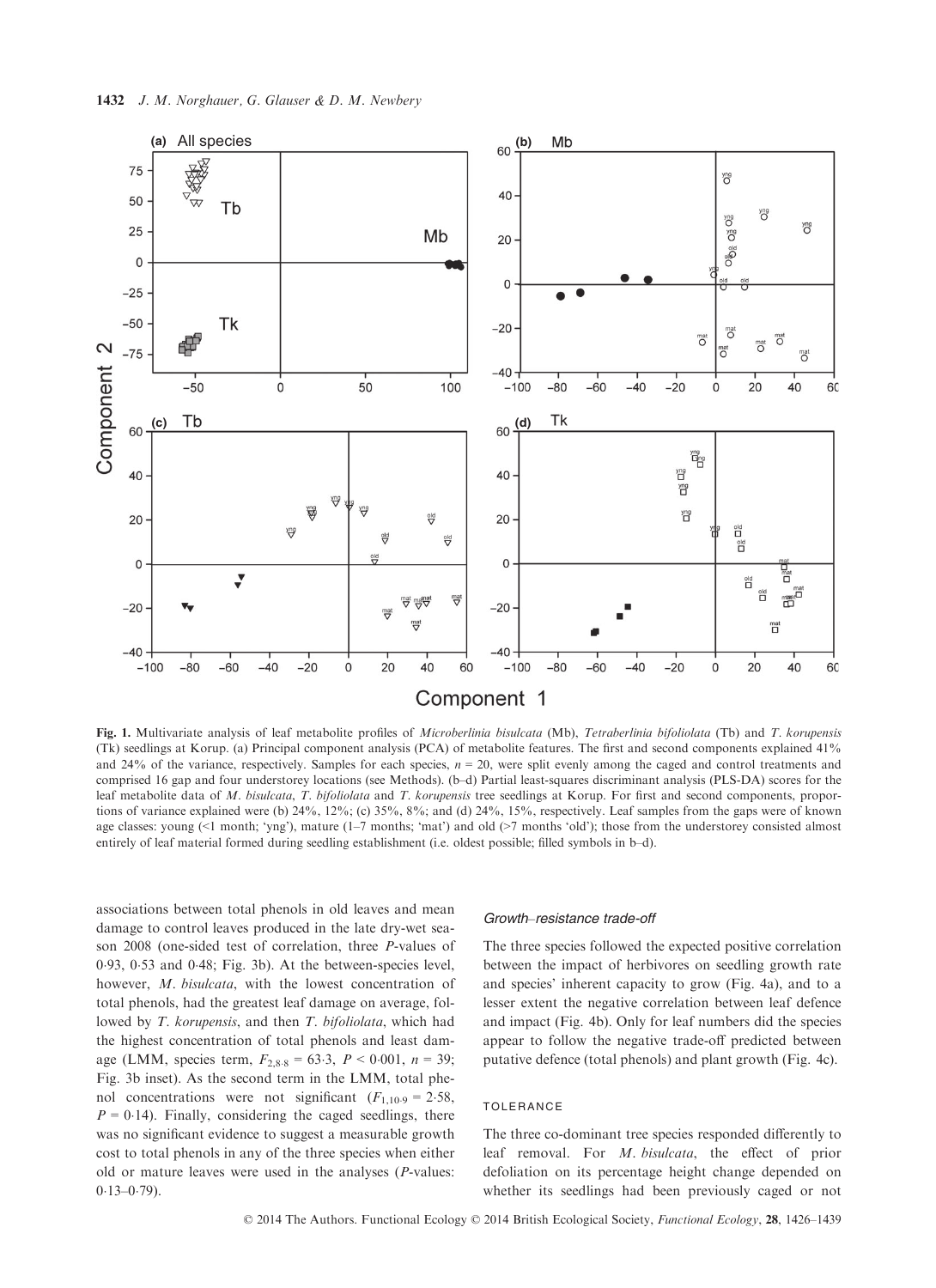

Fig. 2. Phenolic concentrations in leaves of Microberlinia bisulcata (Mb), Tetraberlinia bifoliolata (Tb) and T. korupensis (Tk) tree seedlings in canopy gaps and at understorey locations at Korup presented as boxplots. Samples for gaps are 'old' leaves (>7 months in age) pooled per location separately for caged and control seedling. Concentrations are expressed in catechin equivalents (CE). Box boundaries are 25th and 75th percentiles; whiskers indicate 10th and 90th percentiles. Means are indicated by bold dashed lines through boxes; those not sharing the same letters are significantly different at  $P \le 0.05$ . Samples sizes, from left to right, were 29, 21, 13, 7, 21 and 3 locations: each location consisted of pooled leaf materials from surviving seedlings (at census 4).

(defoliation  $\times$  treatment interaction,  $F_{1,83,4} = 5.52$ ,  $P = 0.021$ ; the slope of the former was significantly different from the near-horizontal slope of the controls (treatment effect, using control as reference  $= -0.28$ ). Neither this interaction nor the main effects were significant for leaf number, however ( $P$ -values: 0.13–0.68). Light availability was, not surprisingly, a highly significant predictor of percentage changes in height and leaf number for M. bisulcata  $(F_{1,74.7} = 20.8, \quad P < 0.001; \quad F_{1,85.5} = 9.81, \quad P = 0.002,$ respectively).

Among T. bifoliolata seedlings, there was a significant decline in height change with increased percentage defoliation (slope  $\pm$  SE = -0.381  $\pm$  0.165;  $F_{1,52.1}$  = 4.37,  $P$  = 0041); a similar pattern, albeit not quite significant, occurred for leaf number  $(F_{1,52 \cdot 1} = 3.46, P = 0.07)$ , while the positive effect of light availability on height and leaf number was weak (slopes,  $0.057 \pm 0.164$ , 1.896  $\pm 0.085$ ;  $P = 0.10$  and 0.049, respectively). For changes in the height of  $T$ . *korupensis* – the species with the smallest sample sizes, none of the model terms were significant (P-values: 0.11–0.93). Nevertheless, previously caged seedlings produced more leaves than control ones (treatment term,  $F_{1,25.4} = 6.48, P = 0.017$ , while the remaining three model terms were not significant ( $P$ -values: 0.48–0.80).

A trade-off between tolerance (using control values) and resistance was more evident for species' growth in height (linear trend) than in leaf number (modal; Fig. 5a). Substituting our estimates of species-specific LMA for total phenols gave a similar pattern (Fig. 5b). When tolerance was investigated in terms of the long-term mortality risk of



Fig. 3. The relationships between the concentrations of total phenolic compounds in 'old' leaves (>7 months in age) of Microberlinia bisulcata (Mb), Tetraberlinia bifoliolata (Tb) and T. korupensis (Tk) seedlings growing in canopy gaps at Korup and (a) light availability midway through the experiment (see Methods) and (b) the mean static leaf damage levels on controls in the late dry-wet season 2008 (i.e. the first growing interval). In (a) caged and control values are plotted, while in (b) their midpoint concentration was used instead for a given gap, where applicable. In (b) the inset shows the means  $(\pm \text{ SE})$  of the symbols in the main graphic for each species. Phenol concentrations are expressed in catechin equivalents (CE).

control seedlings,  $T.$  bifoliolata – the species with the highest concentration of phenols and highest LMA – had also the highest survivorship in the post-treatment period. Microberlinia bisulcata, with the lowest levels of this putative defence (and lowest LMA), conversely had the lowest survivorship, while *T. korupensis* was intermediate with respect to both leaf variables and survivorship (Fig. 5a,b). Compared to controls,  $68.1\%$ ,  $88.0\%$  and  $73.2\%$  of caged seedlings survived the post-treatment period for M. bisulcata, T. korupensis and T. bifoliolata, respectively. The corresponding treatment differences in percentage survivorship between caged and controls were 167%, 73% and 261%.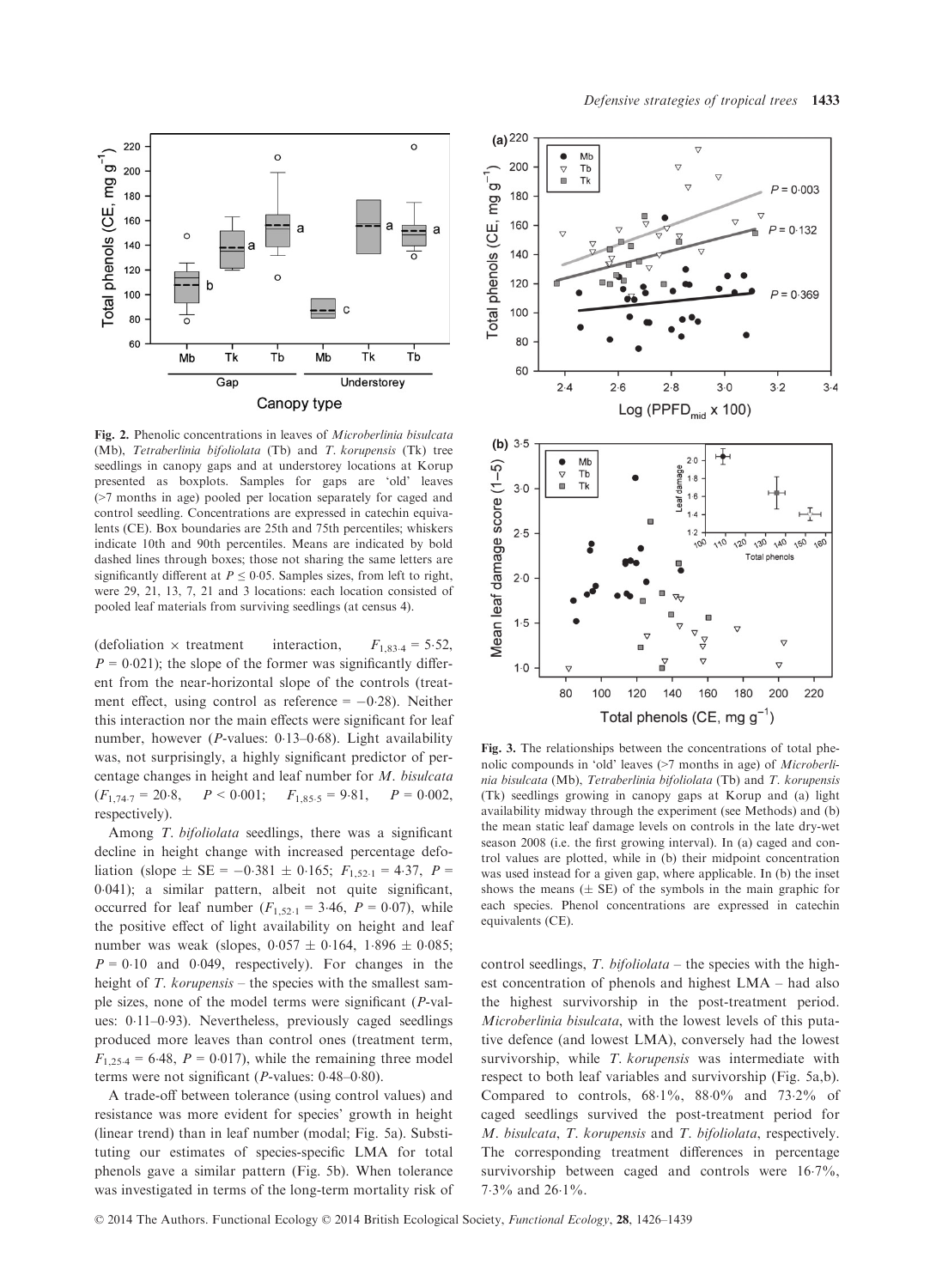

Fig. 4. Pairwise relationships among the species-specific impact of insect herbivores (herbivore effect), each species' growth rate and a putative anti-herbivore defence (concentration of total phenolics, in catechin equivalents [CE]) for tree seedlings of Microberlinia bisulcata (Mb), Tetraberlinia bifoliolata (Tb) and T. korupensis (Tk), in canopy gaps at Korup. The symbols indicate relative changes in heights (*RGR-HT*) and leaf numbers (*RGR-LV*). For (a) and (b), the herbivore effect was calculated for the late dry-wet season 2008, that is, the first growing interval (when gaps were most open). Bars are SEs of means. For calculations of the 'herbivore effect' in panels (a) and (b),  $n = 30-30$ , 18–18 and 9–8 gap locations for height–leaf number responses in Mb, Tb and Tk, respectively; likewise, for 'total phenols' in (b) and (c),  $n = 27-27$ , 8-8 and 15–15; for 'seedling growth rate in gaps' in (a) and (c),  $n = 63-64$ , 35-35 and 18-18 gap-level means of caged and/or control seedlings.



Fig. 5. Tolerance of tree seedlings in the control sample to manual defoliation expressed in terms of growth and survival in the posttreatment phase of the experiment in relation to (a) the putative anti-herbivore defence [concentration of total phenolics, in catechin equivalents (CE)] and to (b) leaf mass per area (LMA), of Microberlinia bisulcata (circles), T. bifoliolata (triangles) Tetraberlinia korupensis (squares) in canopy gaps at Korup. The closed-open symbols are slope values of corresponding percentage changes in heights-leaf numbers regressed on percentage defoliation. Bars are SEs of means. The gray crosses with dotted lines display the survival values. For the three species, respectively:  $n = 36-35$ , 13-12 and 30–30 control seedlings in gaps that survived to census 5 to calculate height–leaf number responses, and likewise  $n = 27-27$ , 8–8 and 15–15 gap locations to calculate total phenol concentrations (averaged first across seedlings in each gap).

# ESCAPE

By the end of the  $c$ . 22-month experimental period of insect exclusion, unlike their caged counterparts, surviving M. bisulcata control seedlings in gaps had significantly more leaves farther away from nearest conspecific adult  $(P = 0.004)$ , and fewer leaves with increasing conspecific basal area ( $P = 0.009$ , Table S4, Fig. S1). By contrast, numbers of leaves on T. bifoliolata control seedlings were not significantly affected in a negative way by their conspecific neighbourhood (Table S4, Fig. S2). Both caged and control T. korupensis seedlings had more leaves farther from nearest conspecific adult ( $P = 0.064$ , 0.014, respectively), but not the fewer leaves expected when  $BA_{50m}$  was the predictor (P-values =  $0.306$ ,  $0.066$ ; see Table S4,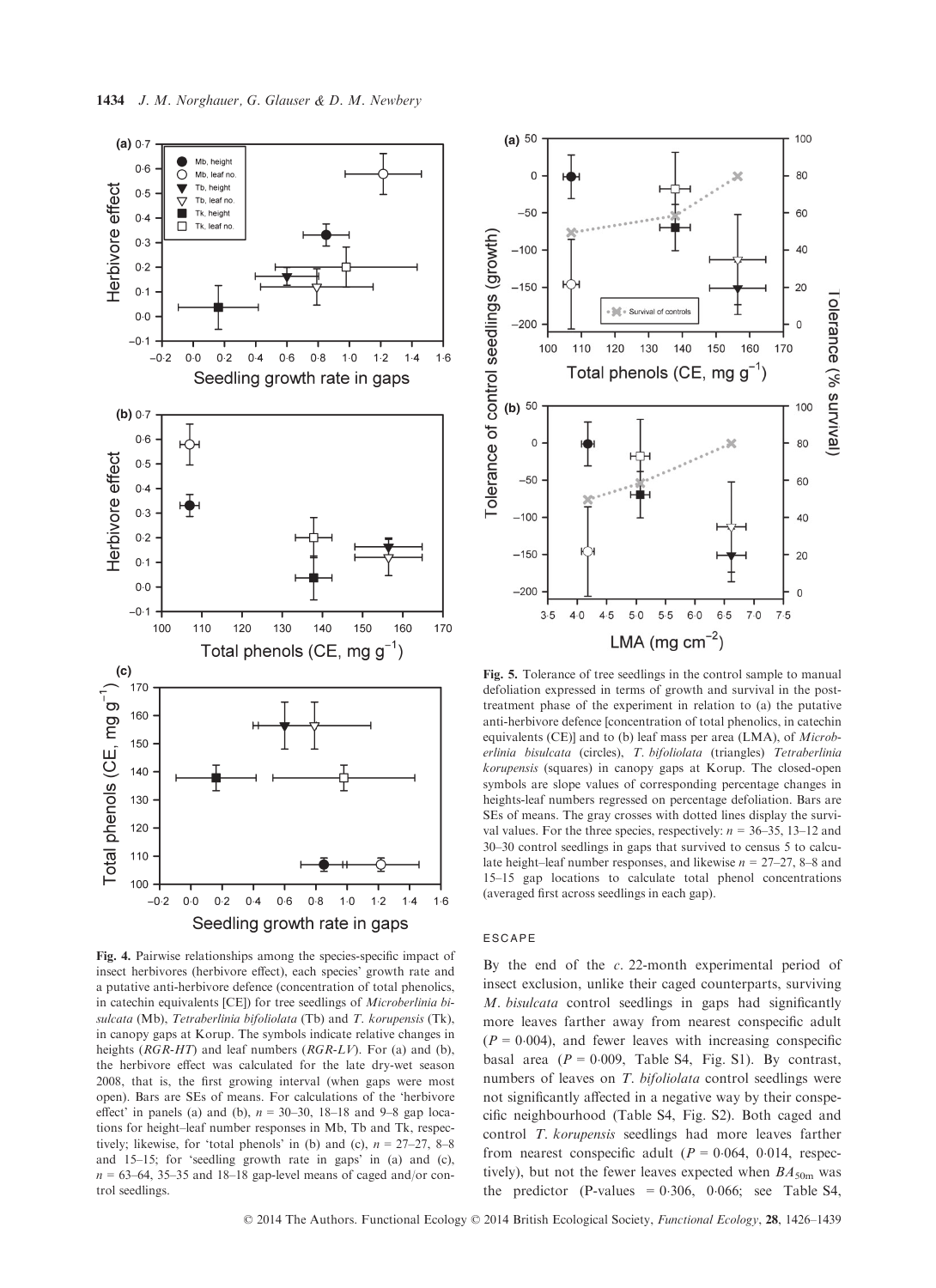Fig. S3). For both M. bisulcata and T. bifoliolata, neither conspecific neighbourhood term had a significant effect on final stem height at census 4 (*P*-values =  $0.099-0.771$ ), whereas T. korupensis controls were significantly taller farthest from the nearest conspecific adult ( $P = 0.007$ ), but not so when caged ( $P = 0.482$ ; Table S4, Fig. S3).

## **Discussion**

#### RESISTANCE

The stronger impact – in terms of both lost photosynthetic area and reduced growth rates – of insect herbivores on the faster-growing M. bisulcata than on the two Tetraberlinia spp. suggests that its foliage had qualities that made it more palatable. Leaves of M. bisulcata seedlings showed the highest concentrations of the five nutrients investigated (especially N and P), they were lowest in leaf mass per area (LMA), and they were lowest in their concentrations of total phenols. Although the Tetraberlinia species differed little in their nutrient concentrations, they did significantly in terms of LMA. Taken together, the results from the present study lend support to the hypothesis of a growth– resistance trade-off across tree species, which is a central tenet of the resource availability hypothesis (Coley, Bryant & Chapin 1985; Coley 1987). They also concur with a global meta-analysis that found LMA to be positively correlated with the degree of shade tolerance across tree species (Lusk & Warton 2007; see also Kitajima & Poorter 2010). In our experiment, species' shade tolerance was defined as the persistence (survival) of its seedlings in the understorey and found to be ranked  $M.$  bisulcata  $\leq T.$  korupen $sis < T$ . bifoliolata (see Norghauer & Newbery 2013).

The higher N and P concentrations in the leaves of M. bisulcata support previous work at Korup (Green & Newbery 2001). But the extent to which nutrient concentrations could directly affect herbivory within species remains uncertain, given the weak correlations that were found, and that nutrient levels were not experimentally manipulated. It is therefore more likely that LMA and polyphenols as constitutive defences played larger roles than nutrients in determining the patterns of herbivory and its impact on tree seedling growth in gaps at Korup. Among the three species, LMA varied in proportion to the concentration of total phenols, and any effects of these two variables cannot be distinguished from one another. Poorter *et al.* (2009) showed that LMA is generally correlated with soluble phenolics and total structural carbohydrates in plants, and for several Australian rain forest trees, leaf toughness and total phenolics were also positively correlated (Read et al. 2009). Both earlier and more recent research suggests that LMA, and hence leaf toughness (Kitajima & Poorter 2010), has a greater influence in deterring herbivory on tropical tree seedlings and saplings than measures of total phenolics or tannins per se (Coley 1987; Poorter et al. 2004; Hanley et al. 2007; Carmona, Lajeunesse & Johnson 2011; Kitajima et al. 2012).

Several prominent secondary metabolites in tree leaves were identified from this study, namely flavonoids and their building blocks. Although this general class of compounds has been shown to be highly bioactive in leaves of Inga spp. and to factor in their defensive strategies against insect herbivores [(Coley et al. 2005; Brenes-Arguedas et al. 2006; Kursar et al. 2009)], they may serve other ecological functions [(McKey et al. 1978; Mole, Ross & Waterman 1988; Close & McArthur 2002; Dixon, Xie & Sharma 2005] in this forest, including a possible role in leaf decomposition rates on nutrient poor soils (L. Njampa, I.M. Alexander & D.M. Newbery, unpublished).

The major difference between *M. bisulcata* and the two Tetraberlinia species along the first principal component reflected the former's lack of condensed tannins (larger polyphenols). Along the second component, however, neither chemical polarity nor molecular weight explained the T. bifoliolata and T. korupensis differentiation. Instead, subtle differences in typical polyphenol structures – flavonoids  $C_{30}H_{26}O_{11}$  vs.  $C_{30}H_{26}O_{12}$ , likewise for glucosides  $C_{21}H_{22}O_{11}$  vs.  $C_{20}H_{20}O_{11}$  and for catechin vs. epicatechin – suggest that different metabolic pathways operate in the two Tetraberlinia spp.

#### TOLERANCE

The resource availability hypothesis implicitly suggests that faster-growing species should be better able to maintain their growth when damaged by herbivores than slowergrowing species (Coley, Bryant & Chapin 1985). Microberlinia bisulcata showed higher tolerance to defoliation in terms of maintaining its growth in height than other species, which can be interpreted as a proxy for its reflushing capacity (normally any height increment is accompanied by leaves being flushed). This in turn might trade off with leaf mass per area (LMA) as a defensive trait. Strong evidence from other studies indicates that the evolution of tolerance might be favoured to mitigate impacts from specialist herbivores (Agrawal & Fishbein 2008), an explanation we cannot discount because M. bisulcata was attacked by an unidentified moth caterpillar. Although M. bisulcata was the most tolerant of the three species in terms of height growth, it was not so tolerant in replacing its lost leaves, and this may have been due to gaps becoming more light-limited after census 4. Alternatively, it may be more important for this species to maintain height growth (to position new leaves higher above the ground) over its total leaf area per se, in order to compete effectively amid the usually dense gap vegetation.

In our field study, ranking of the three species in terms of tolerance in controls was reversed when measured in terms of the risk of seedling mortality: this type of tolerance was lowest for M. bisulcata, intermediate for T. korupensis and highest for T. bifoliolata, matching LMA profiles and degree of shade tolerance shown in a previous study on seedling dynamics (Newbery et al. 2006b). The most plausible explanation is that increasing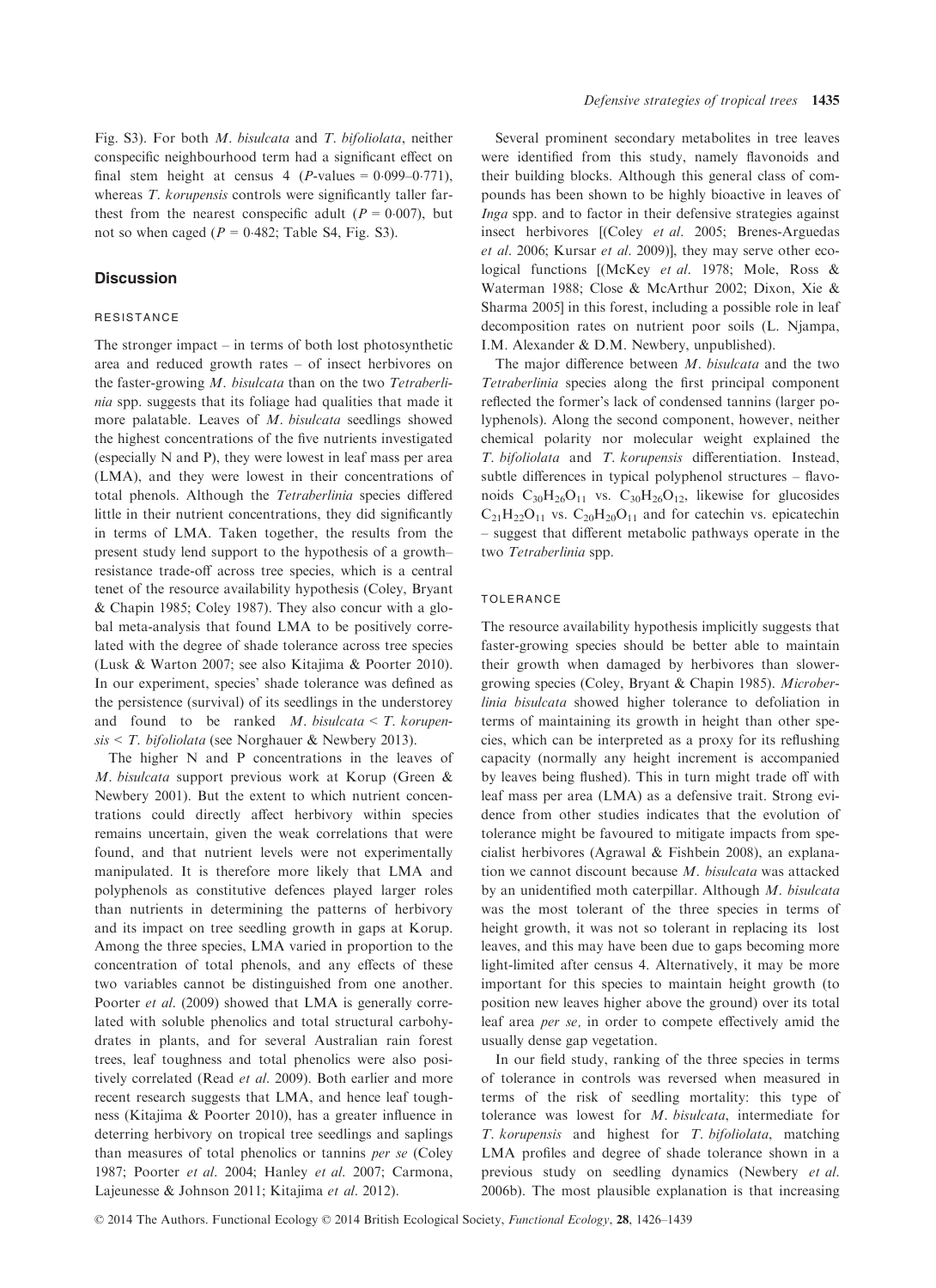LMA leads to longer leaf life span, and hence survival, in the more shaded conditions following gap closure.

## ESCAPE

Plants can also reduce the impact of herbivory by not being present where attacks are more likely to happen (Root 1973; Feeny 1976). If these attacks come from distance or density-responsive herbivores, as articulated by Janzen (1970) and Connell (1971) more than 40 years ago (reviewed by Clark & Clark 1984; Carson et al. 2008), then recruitment into sapling and larger size classes should be limited to some distance away from living conspecific adults trees, or away from where they are more clustered as adults, thus preventing self-replacement of trees over back-to-back generations.

Microberlinia bisulcata had reduced leaf numbers when growing closer to the nearest conspecific adult and in neighbourhoods of higher conspecific basal area. Because no such trend was detected for protected (i.e. caged) seedlings, we interpret this as direct support for a Janzen–Connell mechanism driven by insect herbivores. However, our results also indicate that a JC-type effect caused by insects is much less likely to be operating across gaps for seedlings of T. bifoliolata, for which a pathogen- or parent-mediated process, perhaps happening below ground, might have reduced their leaf numbers close to conspecific adults. Interestingly, T. korupensis showed a more intermediate pattern of effects, mediated most likely by insect herbivores when the variable was seedling height, but by a nonherbivore biotic factor when it was leaf number – given the near-similar responses between caged and control treatments in the latter case. Taken together, the results suggest that the relative strength of escape from JC herbivores at Korup is as follows: *M. bisulcata* > *T. korupensis* > *T. bi*foliolata. A prevailing JC effect for M. bisulcata is also supported by the much reduced leaf damage on, and higher leaf numbers attained by, experimental seedlings grown in gaps further than 75 m from those adult trees forming the grove periphery (Norghauer & Newbery 2011).

We are aware of only one other insect exclusion test of the classic JC mechanism in a primary forest. In 4 ha of Peruvian rain forest, seedling mortality in the shaded understorey was greater near to, compared with far away from, conspecific adults for half the tree species tested, because of insects and/or pathogens (Swamy & Terborgh 2010). Unlike that field study, however, local seedling density could not be manipulated at Korup to determine whether the insects responsible for the JC effect on M. bisulcata leaves were either distance- or densityresponsive agents. And even when considering non-exclusion types of manipulations, few studies have related tropical tree seedling growth to insect attack of leaves in the context of the JC mechanism (Clark & Clark 1984, 1985; Howe, Schupp & Westley 1985; Blundell & Peart 1998) or broadly tested their impacts at the population

level of multiple conspecific adults in a forest, as done here using  $BA_{50m}$  (cf. Norghauer, Malcolm & Zimmerman 2008; Visser et al. 2011). One rain forest study in West Borneo did report – not unlike for  $M$ . bisulcata at Korup – lower seedling leaf numbers of the dominant Shorea quadrinervis tree in areas of high conspecific adult density that was attributed to herbivory (Blundell & Peart 2004).

#### INTEGRATING THE SEEDLING STRATEGIES

A conceptual framework for understanding the three ways that can mitigate the impacts of herbivory is proposed in Fig. 6 for the caesalp species studied at Korup. The framework builds upon a key tenet of the resource availability hypothesis (growth–resistance trade-off), the JC escape model, and the general concept of a trade-off between the ability of seedlings to respond to light and their survival under shaded conditions (Kitajima 1994; Wright et al. 2003; Sterck, Poorter & Schieving 2006). Some authors have hinted that such a functional trade-off might interact with either canopy disturbances or JC effects, but as yet no specific predictions or hypotheses have been put forward (see Wright 2002; Leigh et al. 2004; Kobe & Vriesendorp 2011). The constitutive traits that contribute to resistance [leaf mass per area (LMA), polyphenol concentrations] and the traits that contribute to tolerance both trade off against seedling growth rate/survival and escape in space from insect herbivores. All four axis variables were intercorrelated with one another across the species to form principal components that could also accommodate other functional traits not quantified here (e.g. leaf toughness). Resistance, tolerance and escape were measured in the present study: the three species' growth responses to light



Fig. 6. A conceptual framework that links the three main plant strategies to mitigate impacts from insect herbivores on tree seedlings and saplings of the three study species Microberlinia bisulcata (Mb), Tetraberlinia bifoliolata (Tb) and T. korupensis (Tk), based on the results from the present field exclusion experiment and earlier studies at Korup.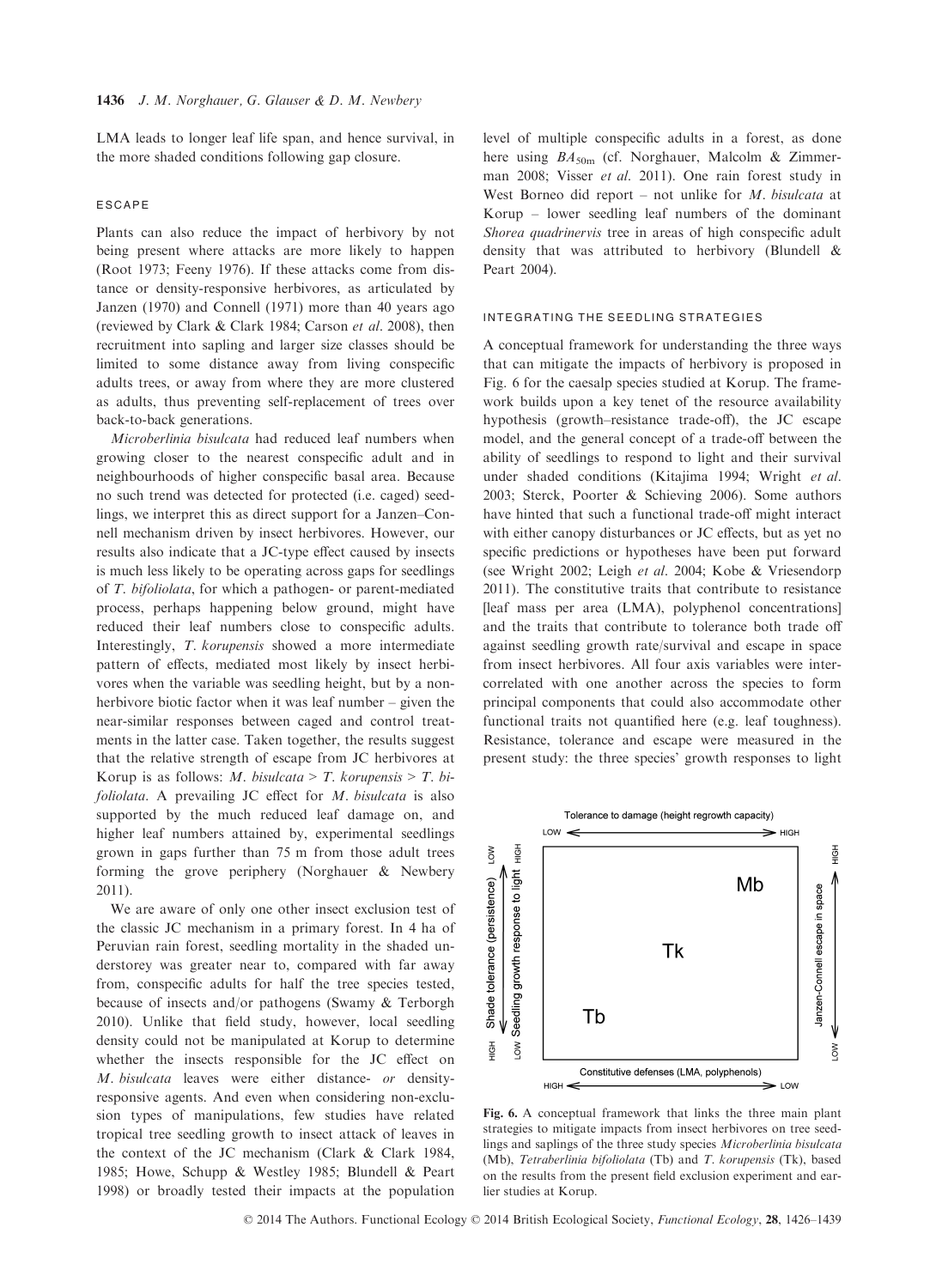and survival abilities in the shade come from previous work at Korup (Green & Newbery 2001).

Highly resistant leaves are associated with (relatively) low-light response ability (high shade tolerance) and with low tolerance to herbivory. For such species, there is little benefit to new seedlings having long-distance dispersal because their mature leaves are mostly unpalatable to herbivores. This set of traits is best shown among the three species by T. bifoliolata (Fig. 6), which also had the heaviest seeds. Conversely, species that are less shade tolerant can respond faster to the high light available in gaps but are necessarily not as resistant, although they are more tolerant, to herbivory. For such plants, their greater palatability makes them sought-after food in this resource-poor forest, and so their escape to mitigate the impacts of herbivores takes on greater prominence. Moreover, far dispersal not only reduces leaf damage to seedlings in gaps but also increases the probability of seeds colonizing new gap sites, as these are necessarily more frequent farther away from source trees than close to them (Augspurger 1983; Newbery et al. 2010). Microberlinia bisulcata, with the highest dispersal ability of the three species, facilitated by it having the lowest seed mass, exemplifies this strategy precisely (Fig. 6). Between M. bisulcata and T. bifoliolata lies T. korupensis, with an intermediate mix of strategies (as well as intermediate seed mass and relative abundance and basal area in the canopy). Both Tetraberlinia spp. had similarly one-third smaller crown sizes than M. bisulcata (Newbery et al. 2013), which contributed to their relatively lower dispersal abilities. In the posited framework, the defensive sets of traits thought to mainly determine response to herbivores highlight a different strategy for each species. These strategies are determined by a fundamental trade-off in costs of defence versus growth, nested within a more general trade-off in light response versus shade tolerance.

The framework is currently restricted though to tree– insect interactions on growing plants studied in an ecosystem where light availability limits recruitment. We do not yet know whether the JC effects (right axis in Fig. 6) might extend to involving mammals or pathogens, or be different at the seed stage. Being closely related species that dominate the community, a divergence in ecological strategies to mitigate impact from insect herbivory could play a crucial role in facilitating their coexistence and alleviating competition among their offspring.

# **Conclusions**

Plant defence theory has expanded considerably since the 1960s, bringing with it some confusion and many empirical contradictions, partly because of the also many nonmutually exclusive hypotheses involved (Stamp 2003a,b; Walters 2011). Attempts to better integrate and distinguish the various models with respect to their mechanisms and predictions for plant–herbivore interactions are clearly required. The work reported in this paper is one of the first studies in a primary forest to evaluate together the main ways that impacts of leaf herbivory are ameliorated among a group of co-occurring tree species. The three abundant, taxonomically close and presumably competing caesalp species at Korup displayed clear trait patterns and strategies with regard to their herbivore interactions. It is unlikely that this would have succeeded without the integrated experimental approach adopted under natural field conditions.

# Acknowledgements

We thank the Conservator of Korup National Park, P. Ndongmo, and the Ministries of Forestry and Wildlife (MINFOF) and Scientific Research and Innovation (MINRESI) in Cameroon for research permission. We also thank G. B. Chuyong and R. Kometa of the University of Buea for logistic support; S. Njibile and C. Ohka for excellent assistance in the field; M. Zimmerman for laboratory analyses; and J. Dalling and anonymous reviewers for helpful comments on the manuscript.

# **Note**

The fate of the caged experimental seedlings in gaps after census 5 could not be reported in this paper. However, in January 2014, all the gap locations were revisited (by J. Norghauer) to restore them to a 'natural state'. All surviving previously caged and control seedlings were remeasured for their stem heights and leaf numbers counted. In the case of M. bisulcata (the only species of the three to show long-term significant effects of protection from herbivores; see Fig. 2d,h in Norghauer & Newbery 2013), caged seedlings were reduced in height to partly undo the growth advantage gained vis-à-vis natural herbivory (and forest dynamics).

This was achieved by reducing the stem height to match that of the control(s) in the same gap (using means of the latter where applicable). If a control plant was no longer alive in that gap, then the mean size(s) of control(s) in similar-sized gaps was used. In gaps with one or more caged seedlings still alive, each was pruned to match the height of the control in one of two ways: (i) If the caged stem had leaves below the designated point of pruning (the new reduced height), the stem was sheared with a knife, as were any lateral branches, to the reduced height. (ii) If no leaves were present below the point, the stem was instead snapped (but not severed) to mimic damage from falling branch debris: the concern here was that if stripped completely of its leaves, the seedling might not be able to resprout.

What was sought in this follow-up work was a height size correction of caged seedlings, to maintain natural regeneration dynamics in the Park, and not their outright death, as these seedlings had naturally established in gaps in this forest.

## Data accessibility

Data for this paper have been deposited in the Dryad repository: http://doi. org/10.5061/dryad.129vg.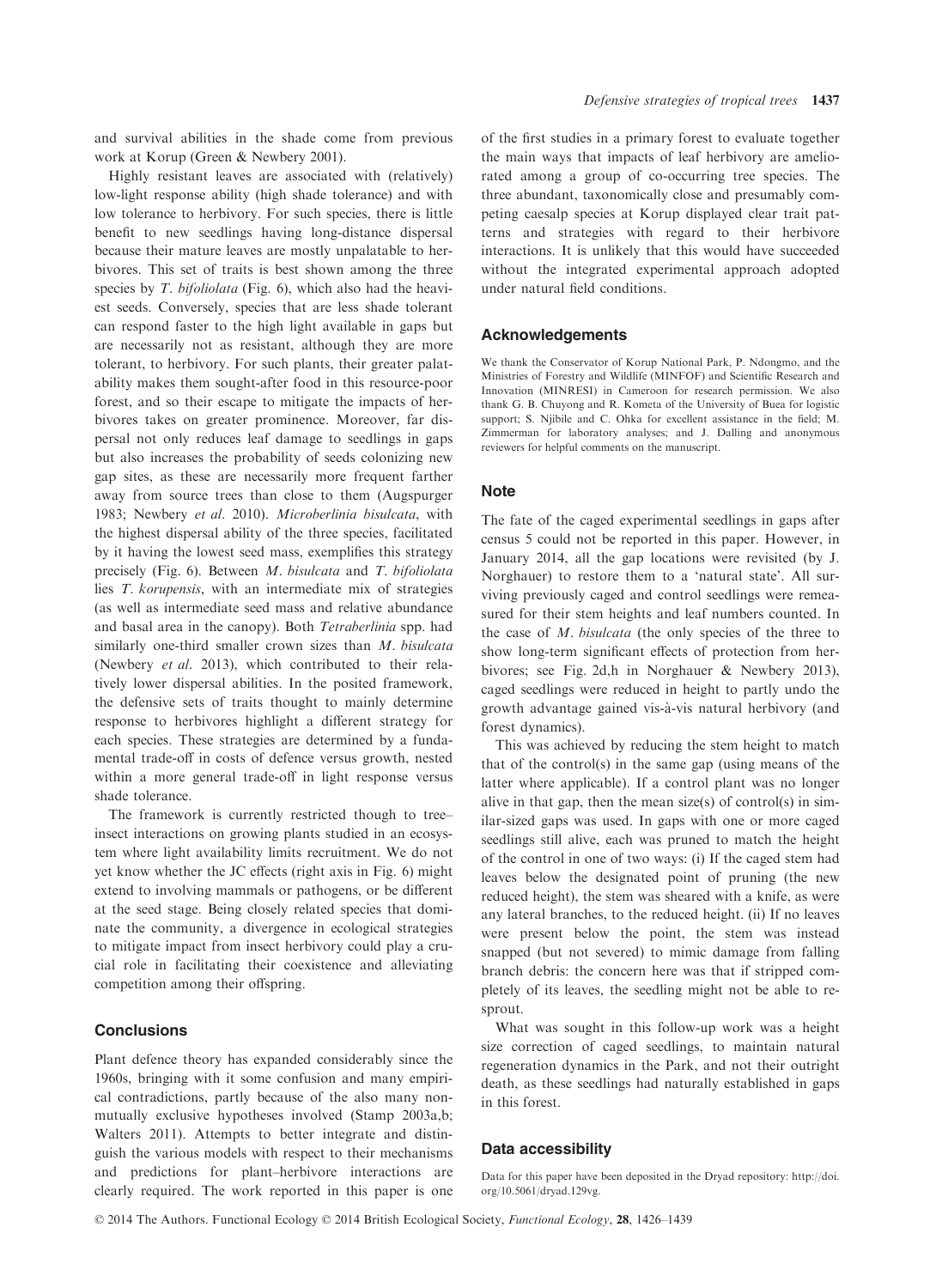## **References**

- Agrawal, A.A. & Fishbein, M. (2006) Plant defense syndromes. Ecology, 87, S132–S149.
- Agrawal, A.A. & Fishbein, M. (2008) Phylogenetic escalation and decline of plant defense strategies. Proceedings of the National Academy of Sciences USA, 105, 10057–10060.
- Augspurger, C.K. (1983) Offspring recruitment around tropical trees: changes in cohort distance with time. Oikos, 40, 189–196.
- Bazzaz, F.A., Chiariello, N.R., Coley, P.D. & Pitelka, L.F. (1987) Allocating resources to reproduction and defense. BioScience, 37, 58–67.
- van den Berg, R.A., Hoefsloot, H.C.J., Westerhuis, J.A., Smilde, A.K. & van der Werf, M.J. (2006) Centering, scaling, and transformations: improving the biological information content of metabolomics data. BMC Genomics, 7, 142.
- Blundell, A.G. & Peart, D.R. (1998) Distance-dependence in herbivory and foliar condition for juvenile Shorea trees in Bornean dipterocarp rain forest. Oecologia, 117, 151–160.
- Blundell, A.G. & Peart, D.R. (2001) Growth strategies of a shade-tolerant tropical tree: the interactive effects of canopy gaps and simulated herbivory. Journal of Ecology, 89, 608–615.
- Blundell, A.G. & Peart, D.R. (2004) Density-dependent population dynamics of a dominant rain forest canopy tree. Ecology, 85, 704–715.
- Boccard, J., Veuthey, J.L. & Rudaz, S. (2010) Knowledge discovery in metabolomics: an overview of MS data handling. Journal of Separation Science, 33, 290–304.
- Boege, K. & Marquis, R.J. (2005) Facing herbivory as you grow up: the ontogeny of resistance in plants. Trends in Ecology and Evolution, 20, 441–448.
- Booker, F.L., Anttonen, S. & Heagle, A.S. (1996) Catechin, proanthocyanidin and lignin contents of loblolly pine (Pinus taeda) needles after chronic exposure to ozone. New Phytologist, 132, 483–492.
- Brenes-Arguedas, T., Horton, M.W., Coley, P.D., Lokvam, J., Waddell, R.A., Meizoso-O'Meara, B.E. et al. (2006) Contrasting mechanisms of secondary metabolite accumulation during leaf development in two tropical tree species with different leaf expansion strategies. Oecologia, 149, 91–100.
- Carmona, D., Lajeunesse, M.J. & Johnson, M.T.J. (2011) Plant traits that predict resistance to herbivores. Functional Ecology, 25, 358–367.
- Carson, W.P., Anderson, J.A., Leigh, E.G. & Schnitzer,S.A. (2008) Challenges associated with testing and falsifying the Janzen-Connell hypothesis: a review and critique. Tropical Forest Community Ecology (eds W.P. Carson & S.A. Schnitzer), pp. 210–241. Wiley-Blackwell Publishing, Oxford.
- Clark, D.A. & Clark, D.B. (1984) Spacing dynamics of a tropical rain-forest tree: evaluation of the Janzen-Connell model. American Naturalist, 124, 769–788.
- Clark, D.A. & Clark, D.B. (1985) Seedling dynamics of a tropical tree: impacts of herbivory and meristem damage. Ecology, 66, 1884–1892.
- Close, D.C. & McArthur, C. (2002) Rethinking the role of many plant phenolics: protection from photodamage not herbivores? Oikos, 99, 166–172.
- Coley, P.D. (1987) Interspecific variation in plant anti-herbivore properties: the role of habitat quality and rate of disturbance. New Phytologist, 106, 251–263.
- Coley, P.D. & Barone, J.A. (1996) Herbivory and plant defenses in tropical forests. Annual Review of Ecology and Systematics, 27, 305–335.
- Coley, P.D., Bryant, J.P. & Chapin, F.S. (1985) Resource availability and plant antiherbivore defense. Science, 230, 895–899.
- Coley, P.D., Lokvam, J., Rudolph, K., Bromberg, K., Sackett, T.E., Wright, L. et al. (2005) Divergent defensive strategies of young leaves in two species of Inga. Ecology, 86, 2633–2643.
- Connell, J.H. (1971) On the role of natural enemies in preventing competitive exclusion in some marine animals and in rain forest trees. Dynamics of Populations (eds P.J. den Boer & G.R. Gradwell), pp. 298–312. PU-DOC, Wageningen.
- Dixon, R.A., Xie, D.Y. & Sharma, S.B. (2005) Proanthocyanidins a final frontier in flavonoid research? New Phytologist, 165, 9–28.
- Dudt, J.F. & Shure, D.J. (1994) The influence of light and nutrients on foliar phenolics and insect herbivory. Ecology, 75, 86–98.
- Endara, M.-J. & Coley, P.D. (2011) The resource availability hypothesis revisited: a meta-analysis. Functional Ecology, 25, 389–398.
- Feeny, P. (1970) Seasonal changes in oak leaf tannins and nutrients as a cause of spring feeding by winter moth caterpillars. Ecology, 51, 565–581.
- Feeny, P. (1976) Plant apparency and chemical defense. Recent Advances in Phytochemistry (eds. J.W. Wallace & R.L. Mansell), pp. 1–40. Plenum Press, New York.
- Fine, P.V.A., Miller, Z.J., Mesones, I., Irazuzta, S., Appel, H.M., Stevens, M.H.H. et al. (2006) The growth-defense trade-off and habitat specialization by plants in Amazonian forests. Ecology, 87, S150–S162.
- Fornoni, J. (2011) Ecological and evolutionary implications of plant tolerance to herbivory. Functional Ecology, 25, 399–407.
- Gartlan, J.S. (1992) Cameroon. The Conservation Atlas of Tropical Forests: Africa (eds J.A. Sayer, C.S. Harcourt & N.M. Collins), pp. 110–118. MacMillian Publishers, London.
- Gartlan, J.S., Newbery, D.M., Thomas, D.W. & Waterman, P.G. (1986) The influence of topography and soil-phosphorus on the vegetation of Korup forest reserve, Cameroun. Vegetatio, 65, 131–148.
- Givnish, T.J. (1999) On the causes of gradients in tropical tree diversity. Journal of Ecology, 87, 193–210.
- Green, J.J. & Newbery, D.M. (2001) Light and seed size affect establishment of grove-forming ectomycorrhizal rain forest tree species. New Phytologist, 151, 271–289.
- Hanley, M.E., Lamont, B.B., Fairbanks, M.M. & Rafferty, C.M. (2007) Plant structural traits and their role in anti-herbivore defence. Perspectives in Plant Ecology, Evolution and Systematics, 8, 157–178.
- Howe, H.F., Schupp, E.W. & Westley, L.C. (1985) Early consequences of seed dispersal for a neotropical tree (Virola surinamensis). Ecology, 66, 781–791.
- Hyatt, L.A., Rosenberg, M.S., Howard, T.G., Bole, G., Fang, W., Anastasia, J. et al. (2003) The distance dependence prediction of the Janzen-Connell hypothesis: a meta-analysis. Oikos, 103, 590–602.
- Janzen, D.H. (1970) Herbivores and number of tree species in tropical forests. American Naturalist, 104, 501–528.
- Janzen, D.H. (1974) Tropical blackwater rivers, animals, and mast fruiting by the Dipterocarpaceae. Biotropica, 6, 69–103.
- Kitajima, K. (1994) Relative importance of photosynthetic traits and allocation patterns as correlates of seedling shade tolerance of 13 tropical trees. Oecologia, 98, 419–428.
- Kitajima, K. & Poorter, L. (2010) Tissue-level leaf toughness, but not lamina thickness, predicts sapling leaf lifespan and shade tolerance of tropical tree species. New Phytologist, 186, 708–721.
- Kitajima, K., Llorens, A.-M., Stefanescu, C., Timchenko, M.V., Lucas, P.W. & Wright, S.J. (2012) How cellulose-based leaf toughness and lamina density contribute to long leaf lifespans of shade-tolerant species. New Phytologist, 195, 640–652.
- Kobe, R.K. & Vriesendorp, C.F. (2011) Conspecific density dependence in seedlings varies with species shade tolerance in a wet tropical forest. Ecology Letters, 14, 503–510.
- Kursar, T.A., Dexter, K.G., Lokvam, J., Pennington, R.T., Richardson, J.E., Weber, M.G. et al. (2009) The evolution of antiherbivore defenses and their contribution to species coexistence in the tropical tree genus Inga. Proceedings of the National Academy of Sciences USA, 106, 18073– 18078.
- Leigh, E.G., Davidar, P., Dick, C.W., Puyravaud, J.P., Terborgh, J., ter Steege, H. et al. (2004) Why do some tropical forests have so many species of trees? Biotropica, 36, 447–473.
- Lusk, C.H. & Warton, D.I. (2007) Global meta-analysis shows that relationships of leaf mass per area with species shade tolerance depend on leaf habit and ontogeny. New Phytologist, 176, 764–774.
- Marquis, R.J. (2005) Impacts of herbivores on tropical plant diversity. Biotic Interactions in the Tropics: Their Role in the Maintenance of Species Diversity (eds D.F.R.P. Burslem, M.A. Pinard & S.E. Hartley), pp. 328– 346. Cambridge University Press, Cambridge.
- Massad, T.J., Fincher, R.M., Smilanich, A.M. & Dyer, L. (2011) A quantitative evaluation of major plant defense hypotheses, nature versus nurture, and chemistry versus ants. Arthropod-Plant Interactions, 5, 125– 139.
- de Mattos, I.L. & Zagal, J.H. (2010) Detection of total phenol in green and black teas by flow injection system and unmodified screen printed electrode. International Journal of Analytical Chemistry, 2010, 143714.
- Mattson, W.J. (1980) Herbivory in relation to plant nitrogen content. Annual Review of Ecology and Systematics, 11, 119–161.
- McKey, D., Waterman, P.G., Gartlan, J.S. & Struhsaker, T.T. (1978) Phenolic content of vegetation in two African rain forests: ecological implications. Science, 202, 61–64.
- van der Meijden, E., Wijn, M. & Verkaar, H.J. (1988) Defense and regrowth, alternative plant strategies in the struggle against herbivores. Oikos, 51, 355–363.